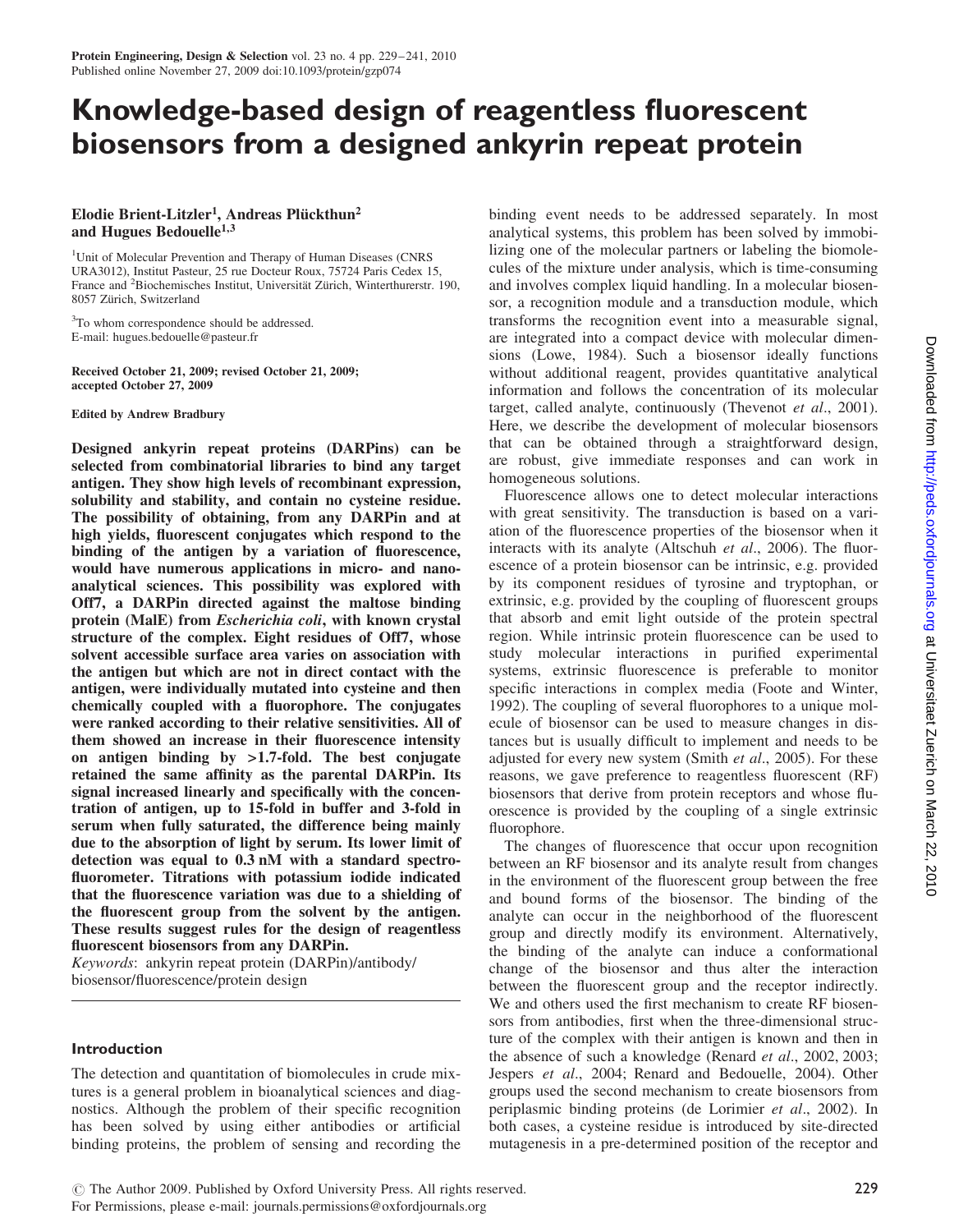a fluorophore is chemically coupled to this unique residue of cysteine.

Antibodies are perfectly suited to provide the recognition module of biosensors since they can be directed against any antigen. However, they have several intrinsic limitations. The single-chain variable fragments, or scFv, which have served as starting molecules for the construction of biosensors, often have insufficient conformational stabilities and in vitro half-lives for use in prolonged or harsh conditions. They contain two disulfide bonds, one in each variable domain. Therefore, they must be exported into the oxidizing medium of the bacterial periplasm to obtain the formation of their disulfide bonds and their folding in a functional state. This periplasmic expression limits their yield of production. The mutant cysteine, to which the fluorophore is chemically coupled, often needs to be reactivated by a mild reduction before coupling. This reduction partially attacks the disulfide bonds of the fragment and decreases the production yield of the fluorescent conjugate.

The problems of expression and stability that are encountered with most recombinant antibodies slow down their exploitation in various domains of application. These problems led several groups to develop alternative families of antigen binding proteins, by engineering proteins that have a stable polypeptide scaffold, are devoid of cysteine residue and disulfide bond and are well expressed in Escherichia coli. These new families of antigen binding proteins can replace antibodies in many of their applications (Mathonet and Fastrez, 2004; Binz et al., 2005). The designed ankyrin repeat proteins (DARPins) illustrate the potential of these artificial families of antigen binding proteins. The repeated ankyrin modules are present in thousands of proteins from all phyla and involved in specific recognition between proteins (Mosavi et al., 2004; Li et al., 2006). Consensus sequences of these modules have been established and the corresponding consensus proteins shown to possess remarkable biophysical properties. Their stability  $(t_{1/2} > 65^{\circ}C)$ , solubility (several mM) and production yield in the cytoplasm of E.coli (up to 200 mg/l of culture in flask) are more favorable than those of antibody fragments (Mosavi et al., 2002; Binz et al., 2003; Kohl et al., 2003). Combinatorial libraries of DARPins have been generated by randomization of residues that potentially belong to the paratope (antigen binding site), and assemblage of a few ankyrin modules between defined N- and C-terminal modules (Binz et al., 2003). These libraries were used to select DARPins that bound specific protein antigens, by ribosome or phage display (Zahnd et al., 2007; Steiner et al., 2008). DARPins with high affinities and specificities have been obtained against a wide variety of protein antigens and their development as therapeutic molecules initiated (Stumpp et al., 2008).

We show here that the methods that we have developed to design and construct RF biosensors from antibodies can be extended to new families of antigen binding proteins and that it is possible to directly profit from their more favorable properties. We describe rules for the design of RF biosensors from DARPins when the three-dimensional structure of the complex with their target antigen is known, and the validation of these rules with Off7, a DARPin which is directed against the maltose binding protein (MalE) from E.coli (Binz et al., 2004).

# Materials and methods

# Analysis of the structural data

The crystal structure of the complex between Off7 and MalE (PDB 1SVX) was analyzed with the program What If (Vriend, 1990). The solvent accessible surface areas (ASA) were calculated with the ACCESS routine and a radius of the solvent sphere equal to  $1.4 \text{ Å}$ . The contact residues between Off7 and MalE were identified with the ANACON routine, using extended van der Waals radii as described (Rondard and Bedouelle, 1998). Water molecules bridging Off7 and MalE were identified with the subroutine NALWAT. The three-dimensional structures of the cysteine mutants of Off7 were modeled with the mutation prediction program of the What If web interface (http://swift.cmbi.kun.nl/whatif/).

# Materials

The *E.coli* strains XL1-Blue (Bullock *et al.*, 1987) and AVB99 (Smith et al., 1998), and plasmids pQEMBP, pAT224 and pQEOff7 (Binz et al., 2004) have been described. pQEMBP codes for the maltose binding protein MalE from *E.coli*; pAT224, for a hybrid bt-MalE between an N-terminal AviTag that can be enzymatically biotinylated, and MalE; pQEOff7, for the DARPin Off7, directed against MalE. All the recombinant proteins carry a hexahistidine tag. Buffer H was 500 mM NaCl, 50 mM Tris–HCl (pH 7.5); buffer M1, 150 mM NaCl, 50 mM Tris–HCl (pH 7.5); buffer L1, 50 mM NaCl, 20 mM Tris–HCl (pH 7.5); buffer M2, 0.005% (v/v) P20 surfactant (Biacore) in buffer M1; buffer L2, 0.005% (v/v) P20 surfactant in buffer L1; buffer M3, 5 mM dithiothreitol (DTT) in buffer M2. Phosphate buffered saline (PBS), calf serum, hen egg white lysozyme, DTT, Tween 20 and tris(2-carboxyethyl)phosphine (TCEP) were purchased from Sigma, bovine serum albumin (BSA) from Roche, N-((2-(iodoacetoxy)ethyl)-N-methyl)amino-7 nitrobenz-2-oxa-1,3-diazole (IANBD ester) from Invitrogen. A stock solution of the IANBD ester was made at a concentration of 10 mg/ml in dimethylformamide. Ampicillin was used at a concentration of  $100 \mu g/ml$  and chloramphenicol at  $10 \mu g/ml$ .

# Mutagenesis and gene synthesis

Changes of residues were introduced by mutagenesis of plasmid pQEOff7 with the Quickchange II site-directed mutagenesis kit (Stratagene). Because the DARPins are constituted of repeated modules of polypeptide and encoded by repeated segments of DNA, the mutagenic primers were designed such that their 3'-nucleotide or the preceding nucleotide was specific for the targeted segment and their elongation by DNA-polymerase could not occur on another repeated segment. Mutation K122C could not be obtained in this way. We therefore used the degeneration of the genetic code to design a mutant allele of the off7 gene that was devoid of extensive repetitions. The mutant allele, *off*7-1, was synthesized by Genecust (Evry, France) and used to construct mutations K68C and K122C.

# Protein production, purification and characterization

The MalE protein was produced in the cytoplasm of the recombinant strain XL1-Blue(pQEMBP), bt-MalE in strain AVB99(pAT224) and Off7 and its mutant derivatives in XL1-Blue(pQEOff7) and its mutant derivatives, as described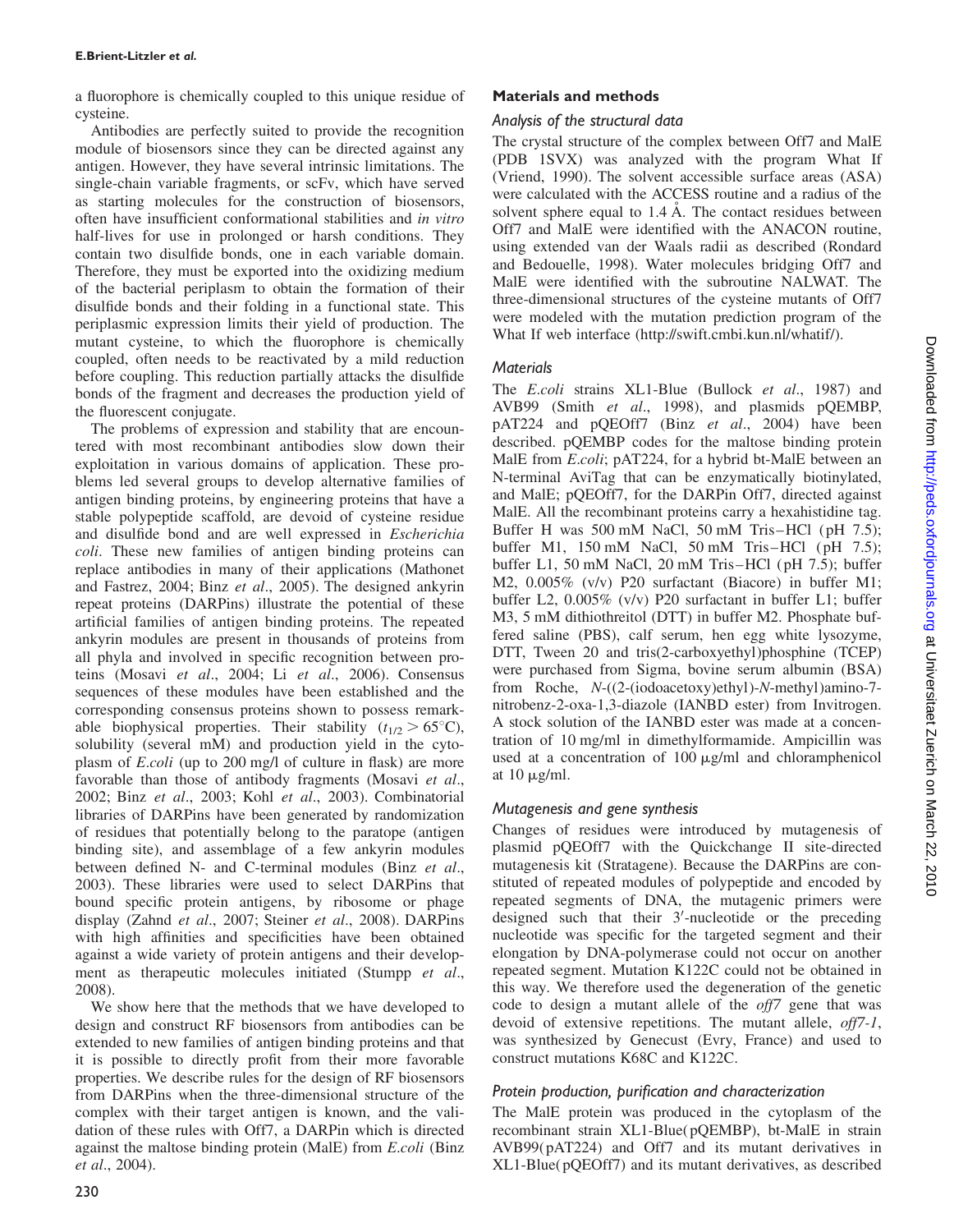(Binz et al., 2003; Binz et al., 2004). They were purified through their hexahistidine tag by affinity chromatography on a column of fast-flow Ni-NTA resin (Qiagen). The purification fractions were analyzed by SDS–PAGE, with the NuPAGE Novex system, MES buffer and See blue prestained standards (all from Invitrogen). Equal amounts of protein were loaded on the gels after heat denaturation either in the presence or in the absence of  $2.5\%$  (v/v,  $0.4 \text{ M}$ ) 2mercaptoethanol. The gels were stained with Coomassie blue and the protein bands were quantitated with the Un-scan-it software (Silk Scientific). The fractions that were pure after  $SDS-PAGE$  under reducing conditions ( $>98\%$  homogeneous) were pooled and kept at  $-80^{\circ}$ C. The protein concentrations were measured by absorbance spectrometry, with coefficients of molar extinction,  $\epsilon_{280}$ (MalE) = 66 350 M<sup>-1</sup> cm<sup>-1</sup>,  $\varepsilon_{280}$ (bt-MalE) = 71 850 M<sup>-1</sup> cm<sup>-1</sup> and  $\varepsilon_{280}$ (Off7)=16 960 M<sup>-1</sup> cm<sup>-1</sup>, calculated as described (Pace et al., 1995). Aliquots of the wild-type Off7(wt) and its mutant derivative Off7(N45C) were analyzed by mass spectrometry after extensive dialysis against 65 mM ammonium bicarbonate and lyophilization, as described (Renard *et al.*, 2002). All the binding experiments were performed at  $25^{\circ}$ C.

### Indirect ELISA

ELISA experiments were performed in buffer M1 and microtiter plates as described (Harlow and Lane, 1988), except that the wells of the plates were washed three times with 0.05% (v/v) Tween 20 in buffer M1 and three times with buffer M1 alone between each step. The wells were coated with  $0.5 \mu g$  ml<sup>-1</sup> Off7 and blocked with 3% BSA (w/v). The immobilized DARPin was incubated with varying concentrations of bt-MalE and potassium iodide (KI) in 1% BSA for 1 h at  $25^{\circ}$ C. bt-MalE was omitted in the blank wells. The captured molecules of bt-MalE were detected with a conjugate between streptavidin and alkaline phosphatase, and p-nitrophenyl phosphate as a substrate (all from Sigma-Aldrich). The absorbance at 405 nm was measured and corrected by subtraction of the blank.

#### Fluorophore coupling

The cysteine mutants of Off7 were reduced with 5 mM DTT for 30 min at  $30^{\circ}$ C with gentle shaking and then the buffer was exchanged to PBS by size exclusion chromatography with a PD10 column (GE Healthcare). The thiol-reactive fluorophore IANBD ester was added in  $>5:1$  molar excess over the DARPin and the coupling reaction was carried out for 2 h at  $30^{\circ}$ C with gentle shaking. The denatured proteins were removed by centrifugation for 30 min at 10 000g,  $4^{\circ}$ C. The conjugate was separated from the unreacted fluorophore by chromatography on an Ni-NTA column and elution with 100 mM imidazole in buffer H. The coupling yield  $y_c$ , i.e. the average number of fluorophore molecule coupled to each DARPin molecule, was calculated as described below, with  $\varepsilon_{280}$ (ANBD)=2100 M<sup>-1</sup> cm<sup>-1</sup>,  $\varepsilon_{500}$ (ANBD) = 31 800  $M^{-1}$  cm<sup>-1</sup>, both measured with conjugates between IANBD and 2-mercaptoethanol (Renard et al., 2002).

Let P be a protein; B, a monoconjugate between P and IANBD;  $\Phi$ , the conjugated form of IANBD;  $A_{280}$  and  $A_{500}$ , the absorbances of the mixture of P and B that result from the coupling reaction and elimination of the unconjugated fluorophore. By definition,

$$
y_c = \frac{[B]}{[B] + [P]}
$$
 (1)

where [B] and [P] are concentrations. Because (i) absorbances are bilinear functions of molar absorbances and concentrations, (ii) the molar absorbances of different chemical groups in a protein molecule are generally additive (Pace et al., 1995) and (iii) proteins generally do not absorb at 500 nm, one can write:

$$
A_{280} = \varepsilon_{280}(P)[P] + \varepsilon_{280}(P)[B] + \varepsilon_{280}(P)[B] \tag{2}
$$

$$
A_{500} = \varepsilon_{500}(\Phi)[\mathbf{B}] \tag{3}
$$

where  $\varepsilon$  is a molar absorbance. Equations (2) and (3) can be solved for [B] and [P]. Combining with Equation 1, one obtains for the reciprocal of the coupling yield:

$$
y_c^{-1} = \frac{A_{280}}{\varepsilon_{280}(P)} \left(\frac{A_{500}}{\varepsilon_{500}(\Phi)}\right)^{-1} - \frac{\varepsilon_{280}(\Phi)}{\varepsilon_{280}(P)}\tag{4}
$$

Thus, the coupling yield can be calculated from measuring  $A_{500}$  and  $A_{280}$ . Interestingly, the second term in  $y_c^{-1}$  is constant and comes from the contribution of  $\Phi$  to  $A_{280}$ .

#### Fluorescence measurements and antigen binding

We treated the binding and fluorescence experiments at equilibrium as if the preparations of conjugates were homogeneous, i.e. as if  $y_c = 1$ . The binding reactions were conducted by incubating  $0.3 \mu M$  of conjugate with variable concentrations of the MalE antigen in a volume of 1 ml, for 1 h in the dark with gentle shaking. The reactions were carried out in buffer L1, buffer M1 or in a mixture v: $(1 - v)$ of calf serum and buffer M1 as indicated in the Results section. The conjugate (or biosensor) B and antigen A form a 1:1 complex B:A according to the reaction:

$$
B + A \leftrightarrow B:A \tag{5}
$$

At equilibrium, the concentration [B:A] of the complex is given by the equation:

$$
[\text{B:A}] = 0.5\{[\text{B}]_0 + [\text{A}]_0 + K_d - (([\text{B}]_0 + [\text{A}]_0 + K_d)^2 - 4[\text{B}]_0[\text{A}]_0)^{1/2}\}\
$$
(6)

where  $K_d$  is the dissociation constant, and  $[A]_0$  and  $[B]_0$  are the total concentrations of A and B, respectively (Renard et al., 2003).

The fluorescence of the IANBD conjugates was excited at 485 nm (5 nm slit width) and its intensity measured at 535 nm (20 nm slit width) with an LS-5B spectrofluorometer (Perkin-Elmer). The signal of MalE alone was measured in an independent experiment and subtracted from the global signal of the binding mixture to give the specific fluorescence intensity  $F$  of each conjugate. The intensity  $F$  at a given value of  $[A]_0$  satisfies the following equation:

$$
\frac{F - F_0}{F_0} = \frac{\Delta F}{F_0} = \frac{\Delta F_{\infty}}{F_0} \frac{[\mathbf{B} : \mathbf{A}]}{[\mathbf{B}]_0} \tag{7}
$$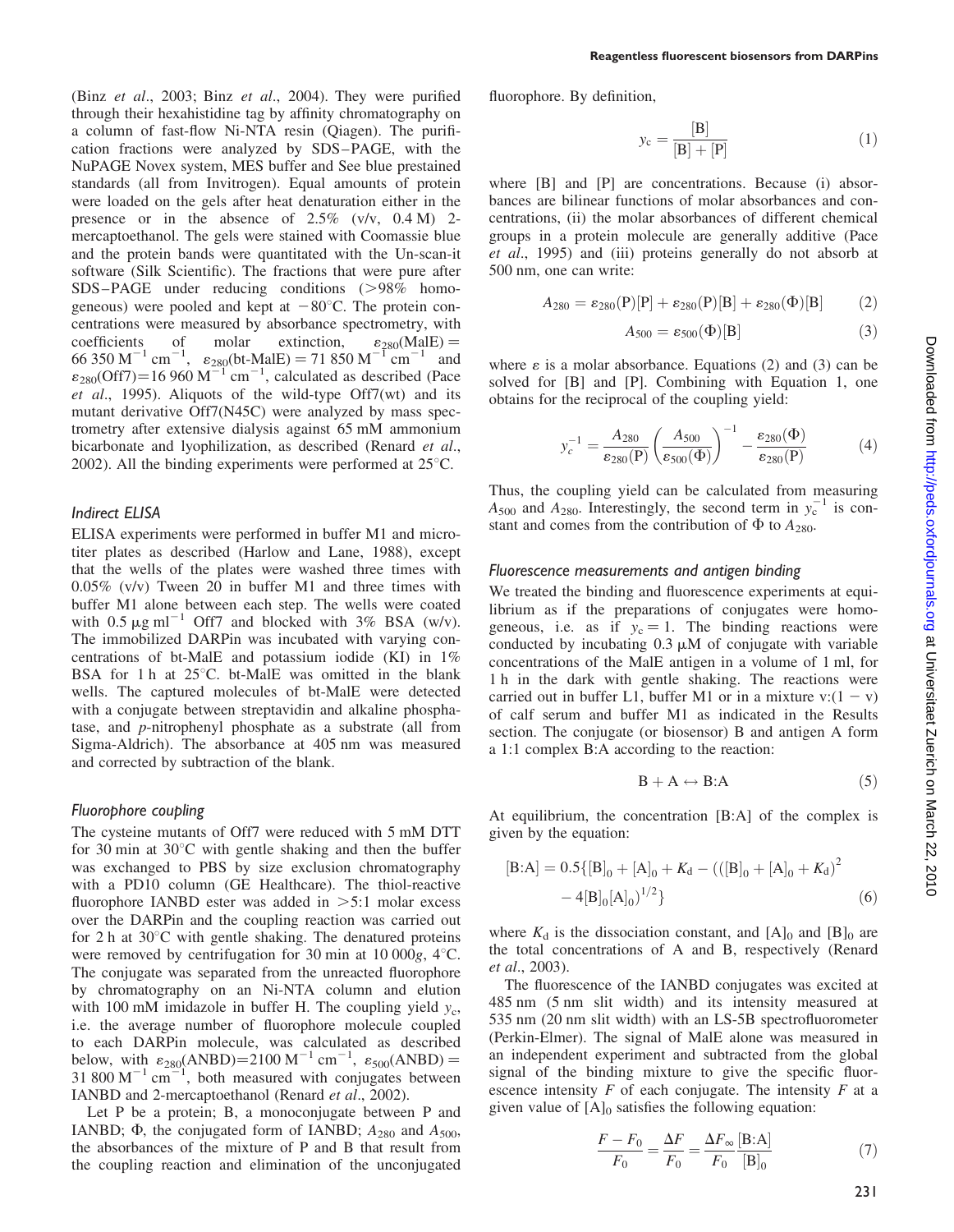where  $F_0$  and  $F_{\infty}$  are the values of F at zero and saturating concentrations of A (Renard et al., 2003). The values of  $\Delta F_{\infty}/F_0$ , [B]<sub>0</sub> and  $K_d$  could be determined by fitting Equation (7), in which [B:A] is given by Equation (6), to the experimental values of  $\Delta F/F_0$ , measured in a titration experiment. The fittings were performed with the Kaleidagraph software (Synergy Software).

The sensitivity s and relative sensitivity  $s_r$  of a conjugate can be defined by the following equations for the low values of  $[A]_0$ , i.e. in the initial part of the titration curve:

$$
\Delta F = s[\mathbf{A}]_0 \tag{8}
$$

$$
\frac{\Delta F}{F_0} = \frac{s_r[\mathbf{A}]_0}{[\mathbf{B}]_0} \tag{9}
$$

s and  $s_r$  can be expressed as functions of characteristic parameters of the conjugate:

$$
s_{\rm r} = \frac{\Delta F_{\infty}}{F_0} \frac{[\text{B}]_0}{K_0 + [\text{B}]_0} \tag{10}
$$

$$
s = f_{\rm b} s_{\rm r} \tag{11}
$$

where  $f_b = F_0/[\text{B}]_0$  is the molar fluorescence of the free conjugate (Renard and Bedouelle, 2004). Equation (10) implies that  $s_r$  is maximal when the biosensor B is present at a concentration  $[B]_0 >> K_d$ , as every newly titrated molecule A then forms a complex. Equation (8) implies that the lower limit of detection  $\delta[A]_0$  of the conjugate is linked to the lower limit of measurement of the spectrofluorometer  $\delta F$  by the following equation:

$$
\delta[\mathbf{A}]_0 = s^{-1} \delta F = s_\mathbf{r}^{-1} [\mathbf{B}]_0 \frac{\delta F}{F_0}
$$
 (12)

### Quenching by potassium iodide

The experiments of fluorescence quenching by KI were performed at  $25^{\circ}$ C in buffer M1, essentially as described above. The Stern–Volmer Equation (13) was fitted to the experimental data, where  $\overrightarrow{F}$  and  $\overrightarrow{F}$  are the intensities of fluorescence for the Off7 conjugate in the presence or absence of quencher, respectively. The Stern–Volmer constant  $K_{SV}$  was used as a fitting parameter.

$$
\frac{F^0}{F} = 1 + K_{SV}[KI]
$$
 (13)

### Affinity in solution as determined by competition Biacore

The binding reactions (100  $\mu$ I) were conducted by incubating 50 nM of Off7 with variable concentrations of MalE in buffer M2 or L2 for 1 h. It results from the laws of mass action and conservation that:

$$
[P] = 0.5\{ [P]_0 - [A]_0 - K_d + (([P]_0 - [A]_0 - K_d)^2
$$
  
+ 4K\_d[P]\_0<sup>1/2</sup> (14)

where  $[A]_0$  is the total concentration of MalE in the reaction

mixture;  $[P]_0$  the total concentration of Off7; and  $[P]$  the concentration of free Off7 (Lisova et al., 2007). The concentration of free Off7 was measured by Biacore, essentially as described (Nieba et al., 1996). High densities of bt-MalE  $(>=2000$  RU) were immobilized on the surface of a streptavidin SA sensorchip (Biacore). Each reaction mixture was injected in the sensor chip at a flow rate of  $25 \mu l \text{ min}^{-1}$ . The chip surface was regenerated by injecting  $10 \mu l$  of a glycine–HCl solution at pH 3.0 (Biacore) between each run. The experimental data were cleaned up with the Scrubber program (Biologic Software) and analyzed with the Bia-evaluation 2.2.4 program (Biacore) to determine the initial slope  $r$  of the association curves, which satisfies the equation (Nieba et al., 1996):

$$
r = k_{\text{on}} R_{\text{max}}[\mathbf{P}] \tag{15}
$$

where  $k_{on}$  is the rate constant of association between the free molecules of Off7 and the immobilized molecules of bt-MalE, and  $R_{\text{max}}$  the resonance signal which is obtained with a saturating concentration of Off7. We checked that  $R_{\text{max}}$  was not altered by the regeneration of the chip surface and remained constant. Therefore:

$$
r = \frac{r_0[\mathbf{P}]}{[\mathbf{P}]_0} \tag{16}
$$

where  $r_0$  is the value of r observed for  $[A]_0 = 0$  and therefore  $[P] = [P]_0$ . The values of  $K_d$  and  $r_0$  were determined by fitting Equation (16), in which [P] is given by Equation (14), to the experimental values of  $r$ .

### Kinetic measurements by Biacore

The kinetics were measured at a flow rate of 25  $\mu$ l min<sup>-1</sup> with SA sensor chips. A first cell of the sensor chip was used as a reference, i.e. no ligand was immobilized on the corresponding surface. A second cell was loaded with 500– 1000 RU of bt-MalE. Solutions of the Off7 derivatives at eight different concentrations (0.15–400 nM) were injected during 8 min to monitor association and then buffer alone during the same time for dissociation. The chip surface was regenerated between the runs by injecting 5–10 mM NaOH during 1 min. The signal of the buffer alone was subtracted from the raw signals to obtain the protein signals, and then the protein signal on cell 1 was subtracted from the protein signal on cell 2 to obtain the specific signal of interaction. The kinetic data were cleaned up as above and then the kinetic parameters were calculated by a procedure of global fitting, as implemented in the Bia-evaluation 3.0 software (Biacore). For the wild-type Off7(wt) and its cysteine mutants, we applied a simple kinetic model of Langmuir binding to analyze the data. For the preparations of conjugates, we applied a model with two populations of analytes, whose respective proportions were deduced from the coupling yield  $y_c$  of the fluorophore and therefore determined independently.

# **Results**

# Design of the conjugates

The design and construction of RF biosensors from the DARPin Off7 involved three steps: the choice of a target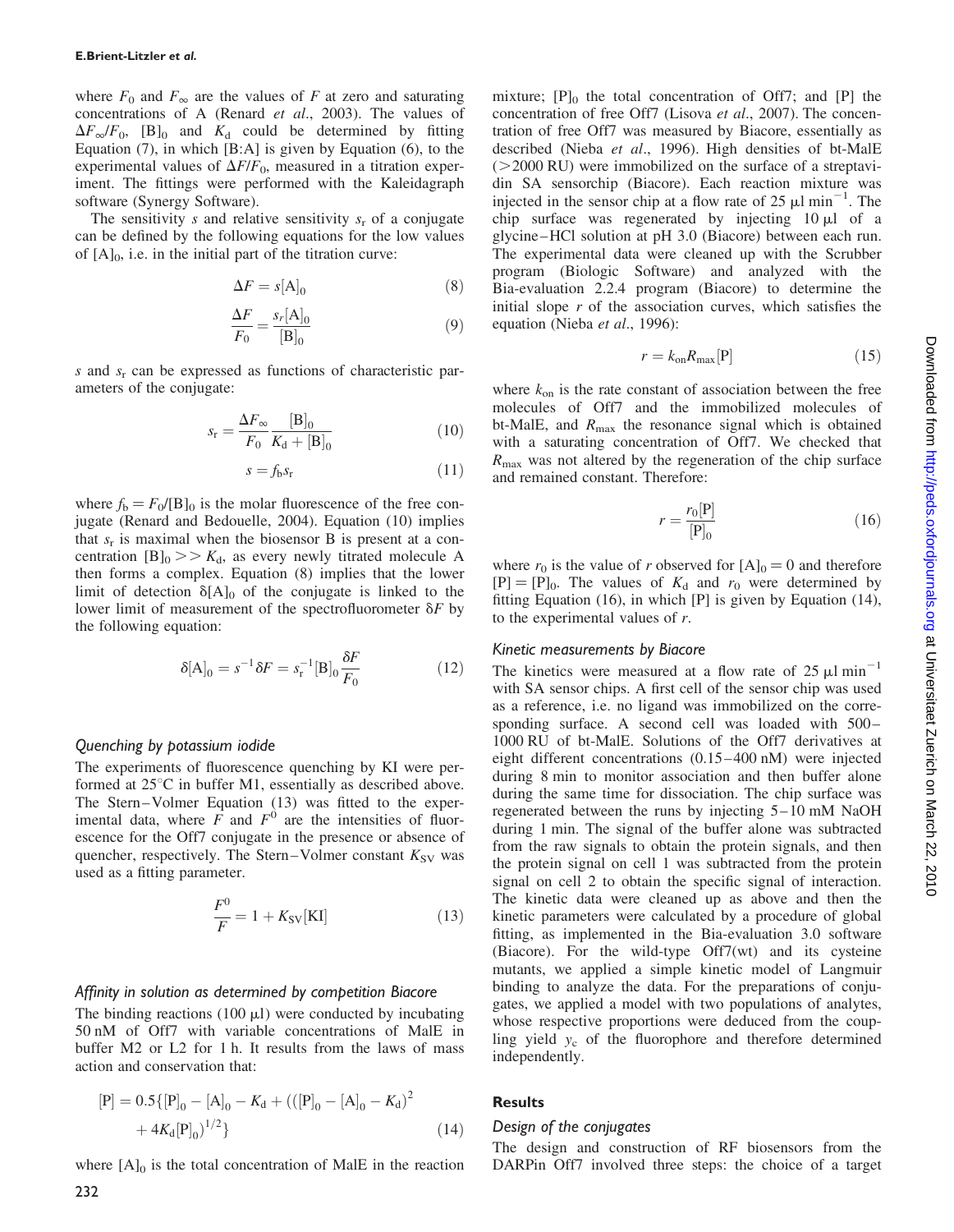Table I. Analysis of the interface between Off7 and MalE in the crystal structure of their complex

| Residue           | $\triangle$ ASA ( $\AA$ <sup>2</sup> ) | Contact       | Set            |  |
|-------------------|----------------------------------------|---------------|----------------|--|
| Arg23             | 9.1                                    | None          | S <sub>3</sub> |  |
| Asn $45$          | 9.0                                    | None          | S <sub>3</sub> |  |
| Thr <sub>46</sub> | 23.9                                   | HOH15         | S2             |  |
| Thr <sub>48</sub> | 18.6                                   | MalE          | S1             |  |
| Leu <sub>53</sub> | 12.2                                   | None          | S <sub>3</sub> |  |
| Tyr56             | 49.8                                   | MalE          | S <sub>1</sub> |  |
| Asp77             | 9.2                                    | HOH94         | S <sub>2</sub> |  |
| Val78             | 34.2                                   | MalE          | S1             |  |
| Phe79             | 116.6                                  | MalE          | S1             |  |
| Tyr81             | 47.0                                   | MalE          | S1             |  |
| Leu <sub>86</sub> | 26.6                                   | MalE          | S <sub>1</sub> |  |
| Tyr89             | 58.7                                   | MalE          | S1             |  |
| Trp90             | 97.0                                   | MalE          | S1             |  |
| Asp110            | 10.1                                   | MalE          | S1             |  |
| Ser111            | 0.8                                    | None          | S3             |  |
| Asp112            | 17.9                                   | None          | S3             |  |
| Met114            | 0.7                                    | <b>HOH192</b> | S2             |  |
| Leu119            | 0.2                                    | None          | S3             |  |
| Lys122            | 1.6                                    | HOH29, 132    | S <sub>2</sub> |  |
| Trp123            | 64.3                                   | MalE          | S1             |  |
| <b>Tyr125</b>     | 13.6                                   | MalE          | S1             |  |

Column 1, residues of Off7 for which  $\Delta$ ASA  $\neq$  0. Column 2, variation of ASA between the free and MalE-bound states of Off7 for the residue in column 1. Column 3, molecules in contact with the residue of column 1. Column 4, sub-sets of the residues in column 1: S1, residues in direct contact with MalE; S2, residues in contact with MalE through a water molecule; S3, residues not in contact. The water molecules are numbered according to the PDB file 1SVX. HOH29 and HOH132 belong to a network of six water molecules (HOH20, 110, 29, 132, 147 and 171) that are hydrogen-bonded and located in the interface between Off7 and MalE.

residue, the change of this residue into cysteine by sitedirected mutagenesis and the chemical coupling of a fluorophore to the mutant Cys. As a first step, we searched for sites in Off7 that satisfied two principles, for the coupling of fluorophores. First, the environment of the coupling residue should change between the free and bound states of Off7, so that the environment of the fluorophore would also change between the free and bound states of the conjugate, after coupling. Second, the coupling residue should not be involved in the interaction between Off7 and MalE, so that the fluorophore would not interfere with the interaction between the conjugate and MalE. We applied these two principles to the crystal structure of the complex between Off7 and MalE. We identified the residues of Off7 whose solvent ASA varied between its free and its MalE-bound states. We divided this initial set S of residues into three subsets. Subset S1 contained the residues of S in direct contact with MalE. Subset S2 contained the residues of S that were in indirect contact with MalE, through a water molecule. Subset S3 contained the residues of S without any contact, either direct of indirect, with MalE (Table I, Fig. 1). The classifications of the residues were identical when we considered the whole residues or only their side chains. We targeted the coupling of the fluorophore to the residues of subsets S2 and S3, and rejected those of subsets S1 to avoid affecting the affinity between Off7 and MalE. However, we also rejected one residue of S2 and one of S3 for the following reasons. Asp77 of Off7 was rejected because it is indirectly hydrogenbonded to Lys202 of MalE through a water molecule (HOH94), and such an indirect hydrogen bond can be



Fig. 1. Positions of the coupling sites in the structure of DapOff7. The ankyrin repeats are represented in alternating light grey and dark grey, with the N-cap on top. Red, residues in direct contact with MalE (subset S1); green, residues in indirect contact with MalE, through a water molecule (S2); blue, residues whose solvent ASA varies on the binding of MalE and which are in contact with MalE neither directly nor indirectly (S3). The residues of S2 and S3 were targeted for the coupling of IANBD. Off7 is seen from the position of MalE in their complex.

energetically important (England et al., 1997). Leu119 was rejected because its  $\Delta$ ASA on MalE binding is very small,  $0.2$  Å<sup>2</sup>. We thus selected eight residues in Off7 as potential coupling sites. As a negative control for our design, we chose residue Lys68, which is located diametrically opposite to the MalE binding site on Off7.

## Production and oligomeric state of the cysteine mutants

The eight targeted residues of Off7 and the control residue were changed individually into cysteine by site-directed mutagenesis of the coding gene. The mutant DARPins were produced in the cytoplasm of *E.coli* at  $37^{\circ}$ C and purified through their hexahistidine tag. The yield of purified soluble protein varied between 30 and 100 mg  $1^{-1}$  of culture. It varied as much between different mutants as between different batches of the same mutant, and was consistent with that reported previously for the wild-type Off7(wt) (Binz et al., 2004).

The introduction of a cysteine residue could lead to intermolecular disulfide bonds. To characterize the oligomeric state of the Off7 mutants, we analyzed their purified preparations by SDS–PAGE after denaturation in the presence or absence of a reducing agent. Under reducing conditions, we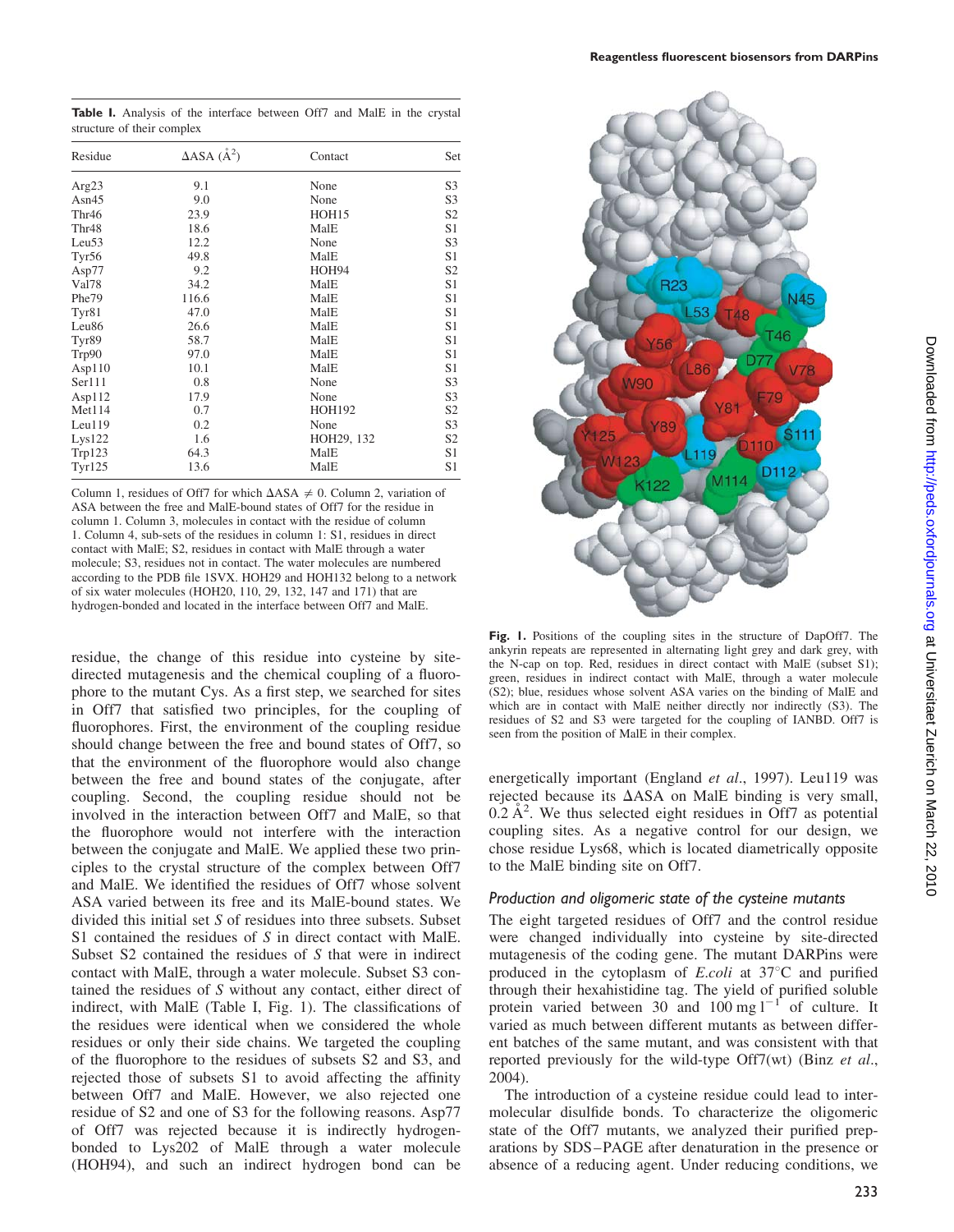| <b>Table II.</b> Properties of the cysteine mutants of Off7 |                                 |               |       |         |  |  |
|-------------------------------------------------------------|---------------------------------|---------------|-------|---------|--|--|
| Mutation                                                    | ASA( $S_{\gamma}$ ) ( $\AA^2$ ) | Dimer $(\% )$ | $y_c$ | $y_{s}$ |  |  |
| R <sub>23C</sub>                                            | 17.3                            | 69            | 0.98  | 0.60    |  |  |
| N45C                                                        | 26.8                            | 63            | 0.57  | 0.73    |  |  |
| T46C                                                        | 13.4                            | 25            | 0.47  | 0.67    |  |  |
| <b>L53C</b>                                                 | 3.9                             | 8             | 0.99  | 0.67    |  |  |
| K68C                                                        | 28.0                            | 11            | 1.02  | 0.67    |  |  |
| S <sub>111</sub> C                                          | 16.0                            | 6             | 0.92  | 0.61    |  |  |
| D112C                                                       | 19.0                            | 7             | 0.76  | 0.67    |  |  |
| M114C                                                       | 8.0                             | 4             | 0.93  | 0.56    |  |  |
| K122C                                                       | 5.2                             | 3             | 1.10  | 0.59    |  |  |

Column 1, mutation in Off7. Column 2, ASA of the  $S_y$  atom, as measured on a three-dimensional model of the Off7 mutant (Materials and methods). Column 3, proportion of polypeptides in a dimeric state, in a purified preparation of the Off7 mutant. Column 4, number of molecules of fluorophore per molecule of Off7 in a purified preparation of the conjugate (coupling yield yc). Column 5, proportion of protein molecules that remained at the end of the coupling procedure (yield of synthesis  $y_s$ ).

observed a single protein species with an apparent molecular mass that was consistent with the theoretical mass of an Off7(wt) monomer, 18 272.4. Under non-reducing conditions, we observed a second species with an apparent molecular mass that was consistent with the theoretical mass of a dimer, 36 542.9. The proportion of protomers in a dimeric state was calculated from the intensities of the protein bands. It varied widely between different mutants, from 3% to 64% (Table II).

We modeled the three-dimensional structure of the mutant Off7 molecules and calculated the solvent ASA of the mutant cysteines. A low accessibility of the  $S_{\gamma}$  atom to the solvent prevented the formation of a dimer whereas a high accessibility was not sufficient to form one (e.g. at positions Lys68, Ser111 and Asp112; Table II). Probably, the geometrical relationships that are necessary to form a disulfide bond were not satisfied for these three last mutations (Sowdhamini et al., 1989).

# Conjugation and its yield

We submitted the purified preparations of the Off7 mutants to a reaction of reduction before coupling with the thiol reactive fluorophore IANBD ester, to break open the potential intermolecular disulfide bonds and ensure that the mutant cysteine would be in a reactive state. The products of the coupling reaction were separated from the unreacted fluorophore by chromatography on a nickel ion column. The coupling yield  $y_c$ , defined as the number of fluorophore groups per Off7 molecule, was calculated from the absorbance spectrum of the purified reaction product (Materials and methods; Table II). It was very reproducible, close to 100% for six of the nine Off7 mutants, and lower for the mutants at positions Asp112 (75%), Asn45 (57%) and Thr46 (47%). The synthesis yield  $y_s$  of the coupling procedure, i.e. the proportion of protein molecules that remained at the end of the procedure, was similar for all the Off7 mutants,  $64 \pm 5\%$ [mean  $\pm$  standard error (SE), Table II].

We analyzed the cause for the low yield of coupling that we observed in position Asn45 at a 5:1 molar excess of IANBD over Off7. The low yield of coupling for Off7(N45C) did not result from a low accessibility of the mutant cysteine to the solvent, since this mutant derivative

of Off7 could form an intermolecular disulfide bond efficiently. It did not result from an irreversible modification of the mutant cysteine since an analysis of a purified preparation of Off7(N45C) by mass spectrometry showed that it contained only two protein species, with molecular masses that were equal to  $18\,275.8 + 1.6$  and  $36\,548.7 + 2.1$  and therefore close to the theoretical masses of the monomeric and dimeric states of Off7(N45C), 18 272.4 and 36 542.9, respectively. The low yield did not result from an oxidized state of the mutant cysteine because we performed a reducing treatment either before or during the coupling reaction, with different reducing agents (TCEP or DTT) and at different concentrations of these agents (from 0.1 to 5 mM), without any change. Moreover, we checked by SDS–PAGE that the protein was in a monomeric state immediately after this treatment. Finally, the low yield did not result from slow coupling kinetics because it was not changed by an increase in temperature (from  $30^{\circ}$ C to  $40^{\circ}$ C) or the duration of the reaction (from 30 min to overnight). Therefore, we are unable to explain the differences in the yields of coupling at present.

# Fluorescence properties of the conjugates

The fluorescence of the conjugates was excited at 485 nm and recorded at 535 nm. We first measured the fluorescence intensity  $F_0$  of the Off7 conjugates in their free state. We then tested the responsiveness of the conjugates to the binding of their MalE antigen by measuring the relative variation  $\Delta F/F_0 = (F - F_0)/F_0$  in their fluorescence intensity F between their MalE-bound and free states. In a preliminary test, we used a concentration of MalE equal to  $2.6 \mu M$ , i.e. about 9 times the concentration of conjugate  $(0.3 \mu M)$  and 230 times the value of the dissociation constant  $K_d$  (11 nM) between Off7(wt) and MalE. All the conjugates that we constructed responded to the binding of MalE, except the Off7(K68ANBD) control. The value of  $\Delta F_{2.6 \mu\text{m}}/F_0$  was between 0.9 and 14.6 for the eight responsive conjugates when the assay was done in the low salt buffer L1 (Table III).

The values of  $\Delta F_{2.6\mu\text{M}}/F_0$  varied between conjugates. These variations could come either from different interactions between the fluorescent group and MalE or from different affinities between the conjugates and MalE. To distinguish between these mechanisms and characterize the properties of the eight conjugates in more detail, we performed titration experiments in buffer L1 (Fig. 2). Equation (7), linking  $\Delta F/F_0$  and the concentration of target antigen, was fitted to the experimental data to determine  $\Delta F_{\infty}/F_0$  and  $K_d$  (Table III). For seven of the eight conjugates, the values of  $\Delta F_{\infty}/F_0$  and  $\Delta F_{2.6\mu\text{m}}/F_0$  were close and the  $K_d$  values were between 10 and 546 nM, i.e. well below 2.6  $\mu$ M. These values were consistent with a saturation of the conjugates with MalE at 2.6  $\mu$ M. Nonetheless, the values of  $K_d$  differed significantly between conjugates, with three values being close to the value for the parental Off7(wt) (Table III). Note that the  $K_d$  values for the tight binding conjugates could not be accurately determined in this way since the concentration of conjugate was much higher than  $K_d$  (see below). In contrast,  $K_d$  was equal to 4.7 mM and therefore 1800-fold higher than  $2.6 \mu M$  for Off7(K122ANBD). Therefore, this conjugate was not saturated by MalE at  $2.6 \mu M$ , which explained the large difference between its values of  $\Delta F_{\infty}/F_0$  and  $\Delta F_{2.6 \text{mM}}/F_0$  (2.2 and 121, respectively). The high value of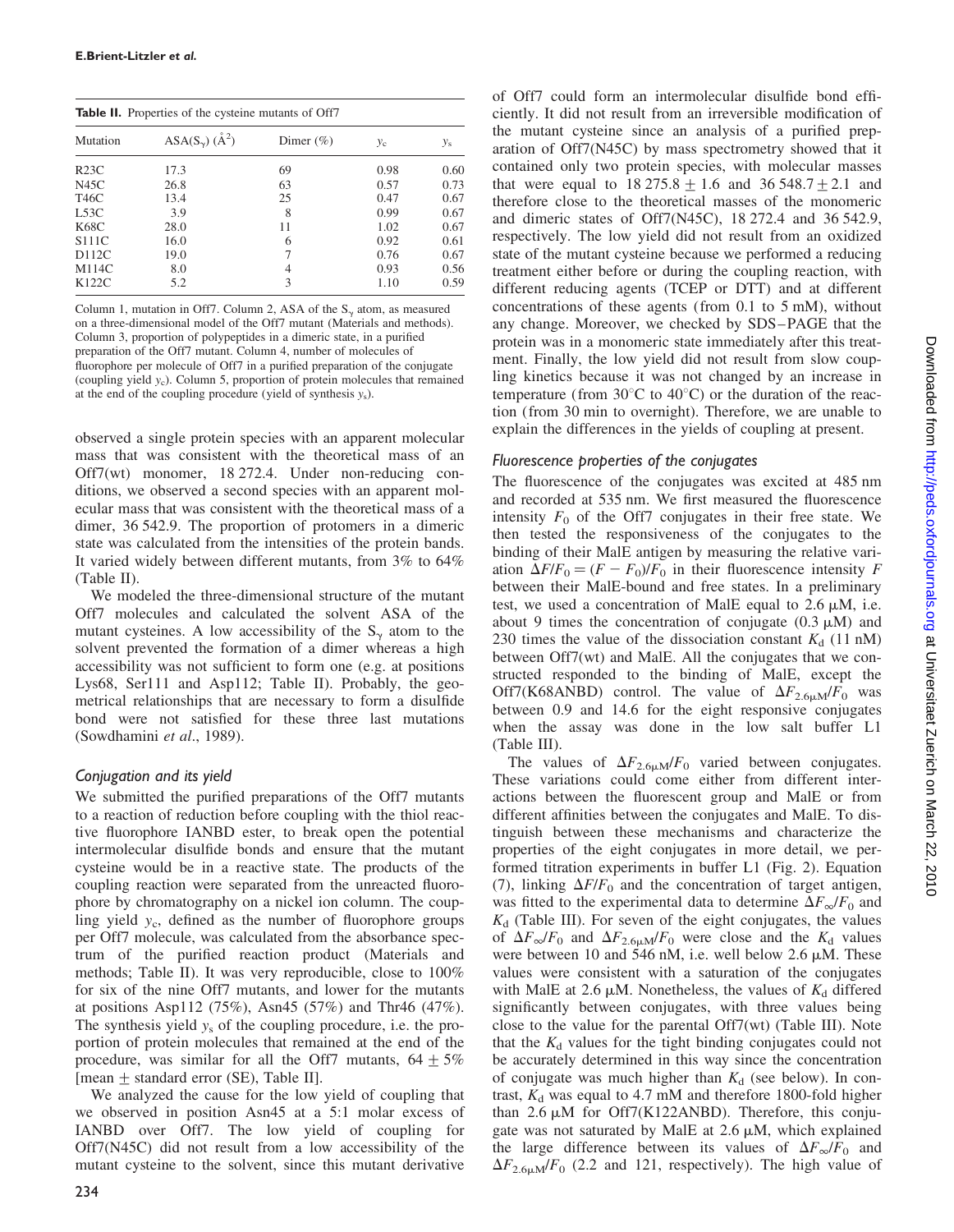| Residue           | Buffer | $f_{\rm b}$ (FU $\mu$ M <sup>-1</sup> ) | $\Delta F_{2.6\mu\text{M}}/F_0$ | $\Delta F_{\infty}/F_0$ | $K_{d}$ (nM)                |
|-------------------|--------|-----------------------------------------|---------------------------------|-------------------------|-----------------------------|
| Arg23             | L1     | $341 + 2$                               | $0.96 + 0.03$                   | $0.96 + 0.01$           | $26 + 4$                    |
| Asn $45$          | L1     | $232 + 6$                               | $14.1 + 0.4$                    | $14.00 \pm 0.07$        | $13 + 2$                    |
| Thr <sub>46</sub> | L1     | $166 + 2$                               | $14.5 + 0.2$                    | $18.0 + 0.2$            | $546 + 40$                  |
| Leu53             | L1     | $276 + 2$                               | $2.61 + 0.05$                   | $2.91 + 0.06$           | $271 + 36$                  |
| Ser111            | L1     | $271 + 1$                               | $0.74 + 0.01$                   | $0.73 + 0.01$           | $10 + 3$                    |
| Asp112            | L1     | $197 \pm 2$                             | $2.09 + 0.03$                   | $2.17 \pm 0.04$         | $121 \pm 19$                |
| Met114            | L1     | $56 + 5$                                | $8.1 + 0.9$                     | $8.9 \pm 0.2$           | $211 + 30$                  |
| Lys122            | L1     | $47 + 1$                                | $2.21 + 0.04$                   | $122 + 13$              | $(4.7 \pm 0.3) \times 10^6$ |
| Arg23             | M1     | $314 + 2$                               | ND                              | $0.93 + 0.01$           | $18 + 5$                    |
| Asn $45$          | M1     | $266 + 3$                               | ND                              | $8.25 \pm 0.06$         | $8 + 2$                     |
| Thr <sub>46</sub> | M1     | $323 + 4$                               | ND                              | $7.92 \pm 0.08$         | $255 + 18$                  |
| Leu53             | M1     | $259 + 3$                               | ND                              | $2.61 + 0.03$           | $104 + 10$                  |
| Asn $45$          | Serum  | $452 + 4$                               | ND.                             | $2.11 + 0.01$           | $18 \pm 2$                  |

Table III. Properties of Off7 conjugates, as derived from fluorescence

Column 1, residue with which the fluorophore was coupled. Column 3, molar fluorescence  $f<sub>b</sub>$  of the free conjugate. The total concentration of conjugate was equal to 0.3y<sub>c</sub>  $\mu$ M, where the coupling yield y<sub>c</sub> is given in Table II. The entries for f<sub>b</sub> and  $\Delta F_{2.6\mu\text{m}}/F_0$  give the mean value and associated SE in at least two experiments. The entries for  $\Delta F_{\infty}/F_0$  and  $K_d$  give the value and associated SE from the fitting of Equation (7) to the data points in the titration experiments. The Pearson parameter in these fittings was  $R > 0.996$ . The K<sub>d</sub> value for Off7(wt) was equal to  $11 + 1$  nM in buffer L2 and 5.6  $\pm$ 0.8 nM in buffer M2, as measured by competition Biacore. Serum, 90% fetal calf serum; ND, not determined. The SE value on  $\Delta F_{2.6\mu\text{m}}/F_0$  was calculated from the equation of error propagation  $[SE(\Delta F_{2.6\mu\text{M}}/F_0)]^2 = (F_{2.6\mu\text{M}}/F_0)^2 \{[SE(F_{2.6\mu\text{M}})/F_{2.6\mu\text{M}}]^2 + [SE(F_0)/F_0]^2\}.$ 



15 10 **AFIF<sub>0</sub>** 5  $\Omega$  $0.0$  $0.5$  $1.0$  $1.5$  $2.0$  $2.5$ [Antigen] (µM)

Fig. 2. Titration of Off7 conjugates by MalE, monitored by fluorescence. The experiments were performed at  $25^{\circ}$ C in buffer M1. The total concentration of Off7, measured by  $A_{280}$ , was equal to 0.3  $\mu$ M. The total concentration in the MalE protein is given along the x-axis. The continuous curves correspond to the fitting of Equation (7) to the experimental values of  $\Delta F/F_0$  (see Materials and methods for details). Open triangles, position Arg23; closed circles, Asn45; open circles, Thr46; closed triangles, Leu53; closed diamonds, Lys68 (negative control on the backside of the molecule).

 $\Delta F_{\infty}/F_0$  for Off7(K122ANBD) was obtained through a longrange extrapolation and might be a large overestimate.

#### Fluorescence and salt effects

The quantum yield of fluorophores and the electrostatic interactions between molecules can be salt sensitive. The salt concentration of the buffer could therefore affect the response of the Off7 conjugates at the levels of both their fluorescent group and interaction with MalE. To test these

Fig. 3. Selectivity and specificity of the fluorescence signal for the Off7(N45ANBD) conjugate. The experimental conditions were as described in Fig. 2, except for the buffers. The total concentration in antigen, MalE or BSA is given along the x-axis. Closed circles, MalE in buffer L1; open circles, MalE in buffer M1; closed diamonds, MalE in 90% serum; open diamonds, BSA in buffer M1.

assumptions, we compared the fluorescence properties of four conjugates, at positions Arg23, Asn45, Thr46 and Leu53, by titration in low salt buffer L1 and medium salt buffer M1 (Fig. 3). We also compared the properties of interaction between the parental Off7(wt) and MalE in these two buffers by competition Biacore (Materials and methods).

We found that the value of  $K_d$  for Off7(wt) was slightly higher in buffer L1 than in buffer M1,  $11 \pm 1$  versus 5.6  $\pm$ 0.8 nM, as measured by competition Biacore. We observed the same trend for the  $K_d$ s of the four conjugates as measured by titration experiments, e.g. the value of  $K_d$  for Off7(T46ANBD) was higher by 2-fold in buffer L1 (Table III). These results suggested that the NaCl ions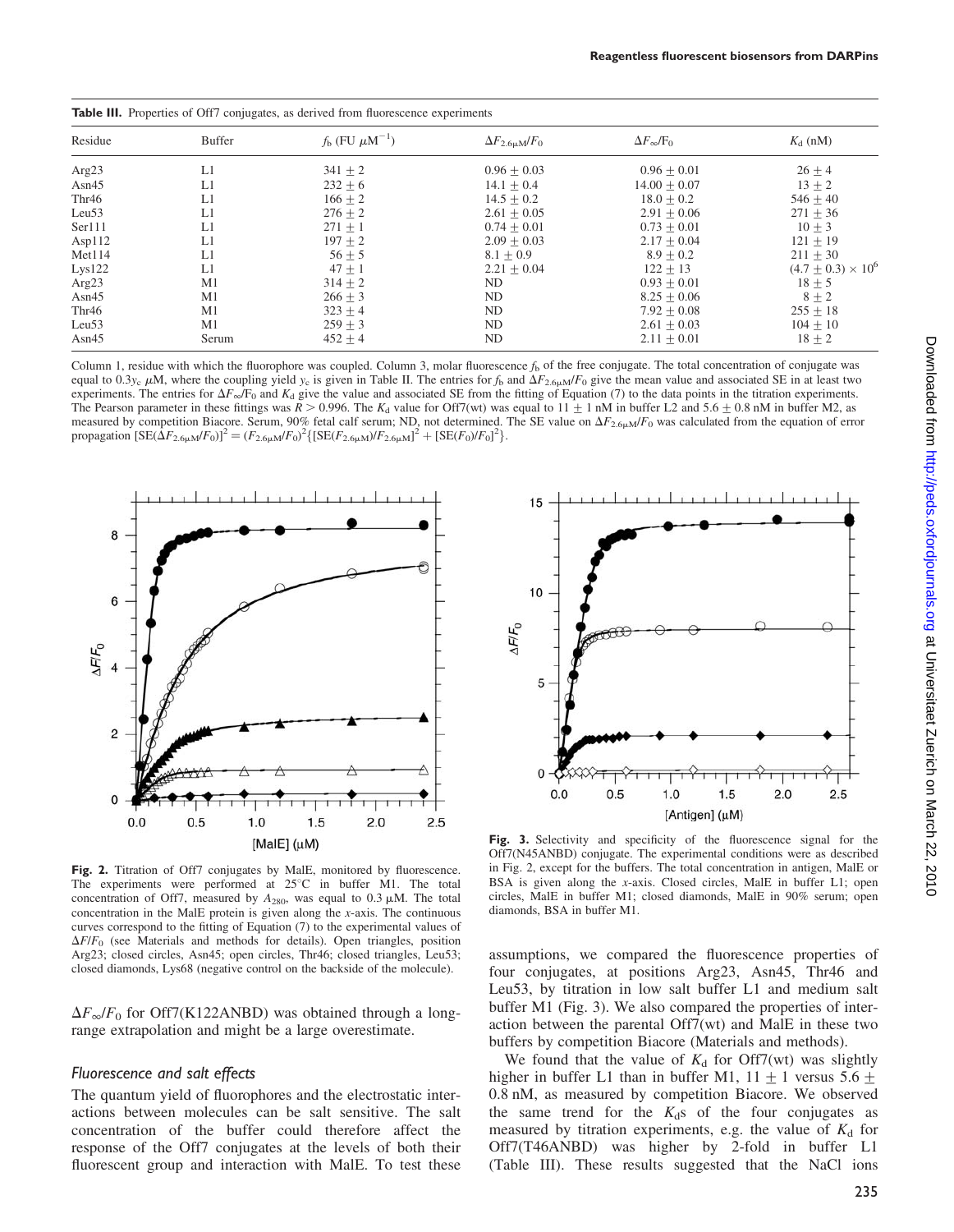screened unfavorable electrostatic interactions. The values of  $F_0$  and  $\Delta F_{\infty}/F_0$  were very close in buffers L1 and M1 for the conjugates at positions Arg23 and Leu53. In contrast, the values of  $F_0$  were lower in buffer L1 than in buffer M1 for the conjugates at positions Asn45 and Thr46, and these lower values of  $F_0$  contributed to the higher values of  $\Delta F_{\infty}$ /  $F_0$  in buffer L1, up to 2-fold (Table III). Thus, lower salt concentrations could increase both  $K_d$  and  $\Delta F_\infty/F_0$  for some conjugates. Possible reasons for the variation of the  $F_0$  value between different conjugates will be considered in the Discussion section.

# Selectivity and specificity

The selectivity of a biosensor refers to the extent to which it can recognize a particular analyte in a complex mixture without interference from other components (Vessman et al., 2001). We tried to characterize the selectivity of the Off7(N45ANBD) conjugate by comparing titration with the MalE antigen in serum and in medium salt buffer M1 (Fig. 3). We found that the value of  $\Delta F_{\infty}/F_0$  for Off7(N45ANBD) remained high in serum,  $2.11 + 0.01$ , and that this conjugate recognized MalE with similar values of  $K_d$  in serum and buffer M1 (Table III). Thus, Off7(N45ANBD) recognized MalE selectively in serum. However, the value of  $F_0$ , the fluorescence intensity of the free conjugate, was 1.7-fold higher and the value of  $\Delta F_{\infty}/F_0$ was 3.9-fold lower in serum than in buffer M1. Thus, some components of the serum interfered with the fluorescence properties of Off7(N45ANBD) (see below).

To test the specificity of the recognition between the Off7 conjugates and MalE, we titrated Off7(R23ANBD) and Off7(N45ANBD) with BSA and hen egg white lysozyme in buffer M1. We found that the values of  $\Delta F_{2.6\mu\text{m}}/F_0$  were much lower for the non-cognate proteins than for MalE, e.g. 40-fold lower for BSA (Fig. 3). Therefore, the variation of the  $\Delta F/F_0$  signal was indeed specific for MalE, the cognate antigen.

# Binding parameters

The experimental conditions of the fluorescence titrations were not optimal to evaluate low nanomolar values of  $K_d$ precisely since the concentration of conjugate was micromolar and thus far above  $K_d$ . We therefore measured the kinetic parameters of interaction between Off7(wt), four of its cysteine mutants, and the four corresponding conjugates on the one hand, and MalE on the other hand by Biacore in appropriate conditions of concentration to better understand the mechanisms of variation in these parameters (Materials and methods). The kinetics were measured in the presence of DTT for the cysteine mutants to prevent their dimerization. For Off7(wt) and its cysteine mutants, we analyzed the kinetic data with a 1:1 model and calculated the corresponding dissociation constant from the rate constants, i.e.  $K_d' =$  $k_{off}/k_{on}$ . For the conjugates, we used a model with one ligand (MalE) and two analytes (the Cys mutant of Off7 with or without fluorophore), whose molar ratio was deduced from the coupling yield  $y_c$ , to take the incomplete coupling of the preparations into account (Table IV).

We found that the value of  $K_d$ , measured at equilibrium in solution by competition Biacore (legend to Table III), and the value of  $K_d'$ , deduced from kinetic experiments at the interface between a liquid and a solid phase (Table IV), were close for Off7(wt) in medium salt buffer  $(5.6+0.8$  versus 7.7 nM) and consistent with values reported previously (Binz et al., 2004). The value of  $K_d'$  for Off7(wt) was higher in low salt buffer than in medium salt buffer. This variation of  $K_d'$  with the concentration in salt was consistent with that of  $K<sub>d</sub>$ , determined by competition Biacore, although larger (3.5-fold versus 2-fold; legend to Tables III and Table IV). It was mainly due to an increase in  $k_{on}$  with the concentration in salt and therefore consistent with a long range effect, e.g. the screening of unfavorable electrostatic interactions between Off7(wt) and MalE by the salt. The other kinetics were measured only in medium salt buffer. The mutations into Cys had little effect on the values of  $k_{\text{off}}$ ,  $k_{\text{on}}$  and  $K_d'$ . The effects on  $K_d'$  were the most important for mutations N45C and T46C (2.2-fold) and mainly due to a slower  $k_{on}$ .

For the preparations of conjugates, the value of  $K_{d1}$ ', measured by Biacore and corresponding to the fraction of conjugated molecules, was consistent with that of  $K_d$ , measured by fluorescence. The value of  $K_{d2}$ <sup>'</sup>, corresponding to the non-conjugated molecules, was close to that of  $K_d'$  for the parental cysteine mutant, except for the preparation of Off7(T46ANBD) for which it was 4-fold higher. Because these kinetic experiments were performed in the absence of a reducing agent, the non-coupled molecules of Off7(T46ANBD) could be in a dimeric state and thus be altered in their ability to bind MalE. The value of  $K_{d1}$  for Off7(N45ANBD) was close to that of  $K_d'$  for Off7(wt); it was 8-fold higher for Off7(R23ANBD) and about 50-fold higher for Off7(T46ANBD) and Off7(L53ANBD). The increase in the  $K_{d1}$ <sup>'</sup> value of the conjugates relative to the  $K_d'$  value of the parental Off7(wt) resulted from variations in both  $k_{off1}$  and  $k_{on1}$ , and the variation of this latter parameter was important, 10-fold, when comparing Off7(T46ANBD) and Off7(wt).

A comparison between the values of  $K_d'$  for the cysteine mutants and  $K_d$  or  $K_{d1}$  for the conjugates showed that the variations in affinity relative to Off7(wt) were mainly due to the coupling of the fluorophore and not to the mutation into Cys. The values of  $K_d$ , determined by fluorescence titration experiments, were in-between the corresponding values of  $K_{d1}$ <sup>'</sup> and  $K_{d2}$ <sup>'</sup>, determined by Biacore. This comparison was consistent with  $K_d$  being an apparent dissociation constant and describing a mixture of conjugated and unconjugated molecules, where the latter acted as a competitor of the former. However, one should keep in mind that dissociation constants in solution and at the interface between solid and liquid phases are not generally equal (Rich and Myszka, 2005).

# Mechanism of fluorescence variation

All eight conjugates that we designed as potential biosensors were sensitive to the binding of MalE, with  $\Delta F_{\infty}/F_0$  between 0.73 and 14. To test whether these variations of fluorescence resulted from the proximity between the coupling site of the fluorophore and the binding site of MalE, as assumed in our design, we constructed the Off7(K68ANBD) conjugate as a control. Residue Lys68 is located diametrically opposite to the binding site of MalE on Off7. We did not observe any variation of fluorescence for Off7(K68ANBD) with the binding of MalE. This observation showed that the fluorophore had to be in the neighborhood of the DARPin binding site for the fluorescence to vary.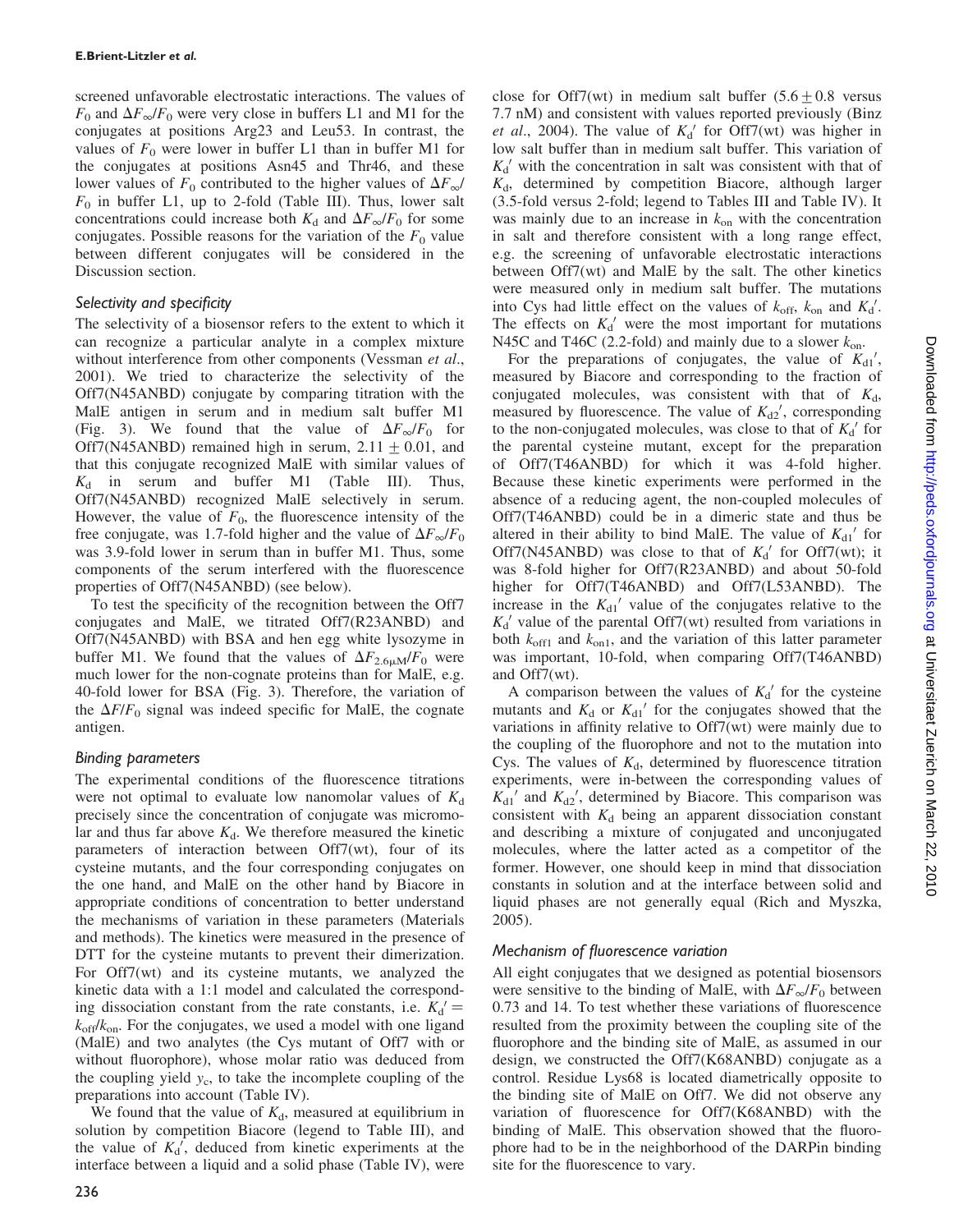| <b>Table IV.</b> Binding parameters of Off7 and derivatives, as determined by Biacore experiments |                |                |                                                                  |                                           |                            |                                                                     |                                              |               |
|---------------------------------------------------------------------------------------------------|----------------|----------------|------------------------------------------------------------------|-------------------------------------------|----------------------------|---------------------------------------------------------------------|----------------------------------------------|---------------|
| Derivative                                                                                        | <b>Buffer</b>  | Model          | $k_{\rm on1}$ (10 <sup>5</sup> M <sup>-1</sup> s <sup>-1</sup> ) | $k_{\rm off1}$ $(10^{-3} \text{ s}^{-1})$ | $K_{d1}$ <sup>'</sup> (nM) | $k_{\text{on2}}$ (10 <sup>5</sup> M <sup>-1</sup> s <sup>-1</sup> ) | $k_{\text{off2}}$ $(10^{-3} \text{ s}^{-1})$ | $K_{d2}$ (nM) |
| <b>WT</b>                                                                                         | M <sub>2</sub> | LB             | 6.6                                                              | 5.1                                       | 7.7                        | <b>NA</b>                                                           | <b>NA</b>                                    | <b>NA</b>     |
| <b>WT</b>                                                                                         | L <sub>2</sub> | LB             | 2.5                                                              | 6.2                                       | 25.1                       | <b>NA</b>                                                           | NA                                           | <b>NA</b>     |
| <b>WT</b>                                                                                         | M <sub>3</sub> | LB             | 5.5                                                              | 6.1                                       | 11.1                       | <b>NA</b>                                                           | <b>NA</b>                                    | <b>NA</b>     |
| R <sub>23C</sub>                                                                                  | M <sub>3</sub> | LB             | 4.1                                                              | 5.0                                       | 12.4                       | <b>NA</b>                                                           | <b>NA</b>                                    | <b>NA</b>     |
| N45C                                                                                              | M <sub>3</sub> | LB             | 2.9                                                              | 7.4                                       | 25.7                       | <b>NA</b>                                                           | <b>NA</b>                                    | <b>NA</b>     |
| T46C                                                                                              | M <sub>3</sub> | L <sub>B</sub> | 1.7                                                              | 4.1                                       | 24.7                       | <b>NA</b>                                                           | <b>NA</b>                                    | <b>NA</b>     |
| L53C                                                                                              | M <sub>3</sub> | LB             | 3.7                                                              | 6.9                                       | 18.8                       | <b>NA</b>                                                           | NA                                           | NA            |
| R <sub>23</sub> ANBD                                                                              | M <sub>2</sub> | HA             | 1.8                                                              | 11.7                                      | 63.2                       | 4.3                                                                 | 2.7                                          | 6.2           |
| N <sub>45</sub> AN <sub>BD</sub>                                                                  | M <sub>2</sub> | HA             | 2.1                                                              | 1.8                                       | 8.9                        | 2.4                                                                 | 11.3                                         | 46            |
| T <sub>46</sub> ANBD                                                                              | M <sub>2</sub> | HA             | 0.64                                                             | 26.1                                      | 408                        | 0.18                                                                | 1.8                                          | 98            |
| L53ANBD                                                                                           | M <sub>2</sub> | HA             | 2.0                                                              | 60                                        | 326                        | 5.8                                                                 | 4.0                                          | 6.8           |

bt-MalE was immobilized on streptavidin SA sensorchips. The association and dissociation rate constants,  $k_{\text{on}}$  and  $k_{\text{off}}$ , were determined at 25°C and used to calculate  $K_d' = k_{off}/k_{on}$  (Materials and methods). We applied a simple kinetic model of Langmuir binding (LB) for Off7(wt) and its cysteine mutants. This simple model led to single rate constants of association and dissociation,  $k_{\text{on1}}$  and  $k_{\text{off1}}$ , respectively. We applied a model with two populations of analytes (heterogeneous analyte HA) for the preparations of conjugates to take incomplete coupling into account. This more complex model resulted in two couples of rate constants:  $k_{on1}$  and  $k_{off1}$  corresponded to the more abundant species, i.e. the conjugated molecules, whereas  $k_{on2}$  and  $k_{off2}$  corresponded to the less abundant species, i.e. the unconjugated molecules. For Off7(N45ANBD) and Off7(T46ANBD), the assignment of the rate constants to a particular molecular species was done by comparison with the results obtained for the Cys mutants in the Biacore experiments (this table) and those obtained for the conjugates in the fluorescence experiments (Table III). NA, not applicable.

We used KI to explore the physico-chemical mechanism by which the fluorescence intensity of the conjugates varied on antigen binding. First, we checked by an indirect ELISA that KI, up to 250 mM, did not affect the interaction between the parental Off7(wt) and MalE (Materials and methods). We found that the fluorescence of the Off7(N45ANBD) conjugate was quenched by KI, both in its free and MalE-bound states. The quenching varied linearly with the concentration of KI (Fig. 4). This law of variation indicated that the molecules of fluorophore were identically exposed to KI and constituted a homogeneous population in either case (Lakowicz, 1999). It confirmed that the fluorescent group was specifically coupled to the mutant cysteine. The Stern– Volmer constant was higher for the free conjugate than for its complex with the target antigen:  $K_{SV} = 2.92 \pm 0.06$ versus  $1.06 + 0.03 \text{ M}^{-1}$  (SE in the curve fits of Fig. 4). These values indicated a lower accessibility of the fluorophore to KI in the bound state of the conjugate than in its free state. They showed that the fluorescence increase was due to a shielding of the fluorescent group from the solvent by the binding of the antigen, as previously observed for other conjugates with IANBD (Renard et al., 2003). Thus, the mechanism of fluorescence variation was consistent with our rules of design.

### Mechanism of fluorescence variation in serum

The profiles of titration of Off7(N45ANBD) by MalE were different in calf serum and in a defined buffer (Fig. 3). In particular, we observed that the value of  $F_{\infty}$  was lower and that of  $F_0$  higher in serum. To better understand these differences, we measured the variations of the  $F_0$  and  $F_{2.6\mu\text{M}}$  parameters as functions of the concentration in serum (Fig. 5). We observed that the value of  $F_{2.6\mu\text{M}}$  for Off7(N45ANBD) decreased linearly with the concentration in serum. As expected, the absorbance of the serum alone increased linearly with its concentration, in agreement with the Beer– Lambert law, at both 485 and 535 nm, which were the wavelengths of fluorescence excitation and emission in our experiments. Therefore, the absorption of the excitation and emission lights by serum could account for the variation of



Fig. 4. Quenching of the Off7(N45ANBD) fluorescence by KI. F and  $F^0$ , fluorescence of the conjugate at  $25^{\circ}$ C in buffer M1, with and without quencher, respectively. Closed circles, conjugate  $(1 \mu M)$  in the absence of the MalE antigen; open circles, conjugate  $(0.3 \mu M)$  in the presence of a saturating concentration of MalE  $(1.8 \mu M)$ . The continuous curves were obtained by fitting Equation (13) to the experimental data.

 $F_{2.6\mu\text{M}}$ . Surprisingly,  $F_0$  increased with the concentration in serum, up to 40% (v/v) of serum, and then decreased slightly. The increase could result from the interaction between the fluorescent group and molecules of the serum, and the decrease from the absorbance of the serum, as observed for  $F_{2.6\mu\mathrm{M}}$ .

### **Discussion**

### Rules of design and their efficiency

We have developed and validated a method to choose coupling sites for fluorophores in a DARPin and transform it into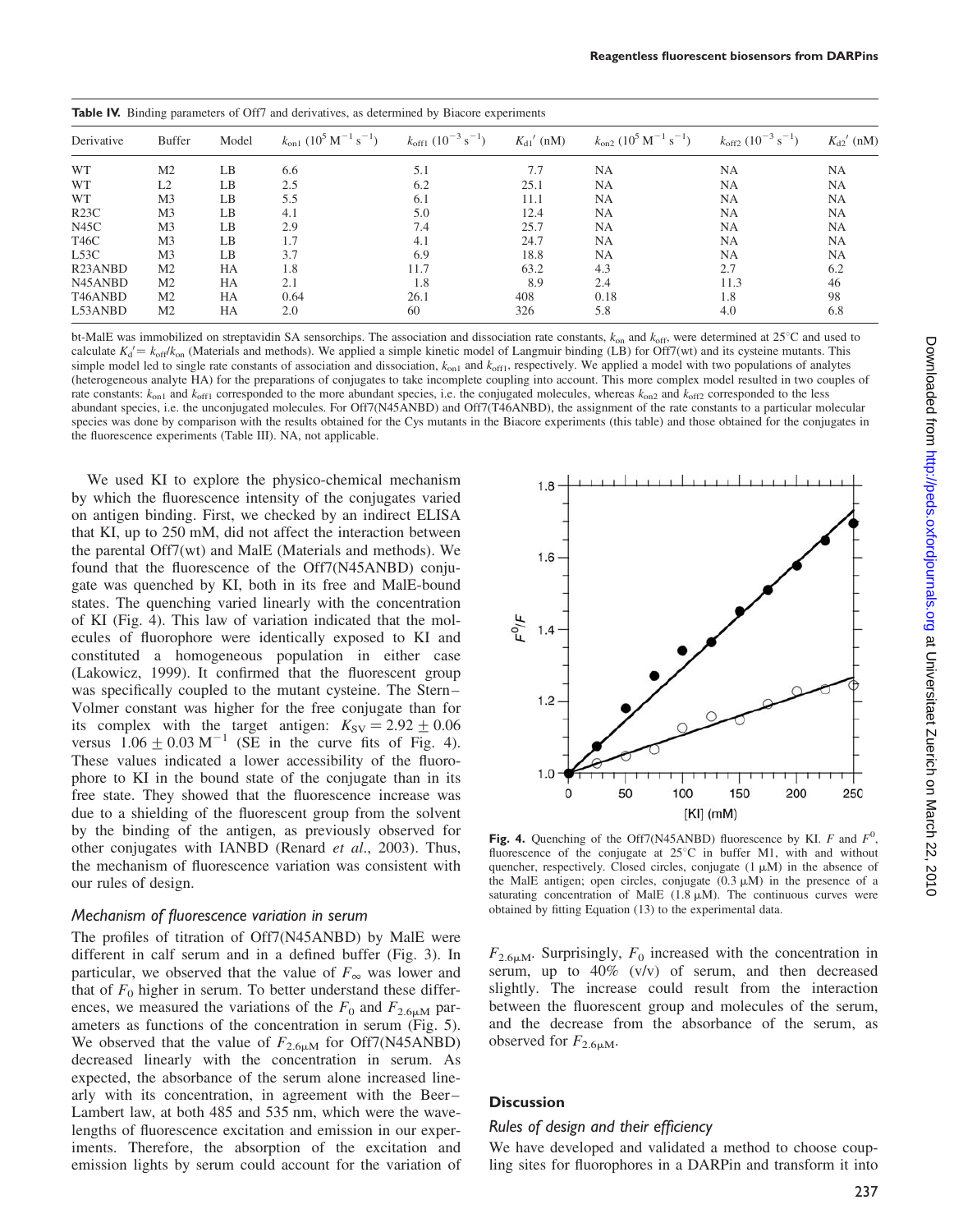

Fig. 5. Effect of the concentration in serum on the fluorescence signals for the Off7(N45ANBD) conjugate. The experiments were performed in a mixture  $(v:1 - v)$  of serum and buffer M1. The total concentration of MalE was equal to  $2.6 \mu M$  and thus saturating. The other experimental conditions were as described in Fig. 2. Open circles,  $F_0$ ; closed circles,  $F_{2.6\mu\text{M}}$ ; AU, arbitrary units of fluorescence. The continuous curves were drawn only for clarity.

an RF biosensor. The method is based on the crystallographic coordinates of the complex between the DARPin and its target antigen, and it does not involve any knowledge on the energetic contributions of residues in the interface. Two criteria were applied: (i) the solvent ASA of the target residue should vary between the free and bound states of the DARPin; and (ii) the target residue should not be in direct contact with the antigen. The first rule was based on the assumption that the fluorescence variation of the conjugate upon antigen binding is due to a change in the environment of the fluorescent group. The second one aimed at avoiding residues that contribute to the energy of interaction between the DARPin and its antigen.

We applied this method to the complex between Off7 and MalE, and thus selected eight coupling residues in Off7. Each of them resulted in a conjugate that could detect the binding of MalE with a value  $\Delta F_{\infty}/F_0 > 0.73$ , and most of them much higher. Three conjugates had affinities close to that of Off7(wt) ( $\Delta \Delta G \leq 0.5$  kcal mol<sup>-1</sup>). The most promising conjugate, Off7(N45ANBD), had a value  $\Delta F_{\infty}/F_0 =$  $14.0 \pm 0.1$  and an affinity nearly identical to that of Off7(wt). Experiments of fluorescence quenching by KI with the Off7(N45ANBD) conjugate showed that the mechanism of fluorescence variation was consistent with our rules of design.

We constructed three conjugates from residues that were indirectly in contact with the antigen, through a bridging water molecule (Thr46, Met114 and Lys122, belonging to subset S2). Remarkably, these three conjugates had the highest values of  $\Delta F_{\infty}/F_0$  and the lowest values of  $F_0$  (listed as the molar quantity  $f<sub>b</sub>$  in Table III). Residues Thr46 and Met114 make indirect contacts with MalE through a single and isolated water molecule (HOH15 and HOH192, respectively). Lys122 makes indirect contacts with MalE through two water molecules (HOH29 and HOH132) which in turn

belong to a network of six water molecules, linked by hydrogen bonds. The corresponding conjugate Off7(K122ANBD) had an exceptionally high value of  $\Delta F_{\infty}/F_0$  (obtained through a long-range extrapolation, see Results). The low  $F_0$  values suggested that the fluorescent group was highly exposed to the solvent in the free state of these conjugates. The positions of the water molecules and high  $\Delta F_{\infty}/F_0$  values suggested that the fluorescent group displaced water molecules in the interface between Off7 and MalE in the bound state of these conjugates, and was at least partially buried in this interface. Consistent with this hypothesis, the affinities between the three corresponding conjugates and MalE were also much decreased relative to Off7(wt).

Residue Asn45 is adjacent to residue Thr46 but farther from the interface between Off7 and MalE than the latter. The corresponding conjugate Off7(N45ANBD) had a very high value  $\Delta F_{\infty}/F_0 = 14.0 \pm 0.1$  and an unchanged affinity relative to Off7(wt). Its fluorescent group might have replaced HOH15 in the interface between Off7 and MalE, as described above for Off7(T46ANBD), but without hindering their interaction. The high values of  $\Delta F_{\infty}/F_0$  that we obtained for some conjugates showed that the use of the IANBD ester as a fluorophore did not limit the extent of the fluorescence response a priori.

#### Impact of the fluorescent group on antigen binding

The  $\Delta F_{\infty}/F_0$  and  $K_d$  parameters were obtained by fitting Equation (7) to titration data. This equation assumes homogeneous preparations of conjugate, whereas they contained both the conjugated species and the cysteine mutant in an unconjugated state when the coupling yield was lower than 1. The value of  $\Delta F_{\infty}/F_0$ , which is a relative dimensionless parameter, was not affected by the coupling yield. The concentration of antigen that was available to the conjugate was lower than or equal to the total concentration because of the competition with the unconjugated cysteine mutant. Therefore, the real value of  $K_d$  for the interaction between a conjugate and MalE was necessarily lower than the apparent value of  $K_d$  that we obtained with Equation (7). Hence, the values of  $\Delta F_{\infty}/F_0$  that we report are correct values, despite our approximation of homogeneous preparations while the values of  $K_d$  are upper limits, i.e. the real affinities of the conjugates for MalE were higher than or equal to the apparent affinities that we report (Table III). The values of  $K_d$  for the Off7 conjugates in the titration experiments were compatible with their  $K_{d1}$ <sup>'</sup> values in the Biacore experiments. Moreover, the  $K_{d2}$ <sup>'</sup> values for the conjugates were consistent with the  $K_d'$  values for the unconjugated cysteine mutants in the Biacore experiments (Tables III and IV). These comparisons indicated that the parameters that we determined to characterize the conjugates were reliable.

We found that the  $K_d'$  values, measured for four of the cysteine mutants, were only 1.1- to 2.3-fold higher than the  $K_d'$  value for Off7(wt). Therefore, the differences between the  $K_{d1}$ <sup>'</sup> values for the conjugates at positions 23, 46 and 53 and the  $K_d'$  value for Off7(wt) were mainly due to the presence of the fluorescent group, which affected the interaction between Off7 and MalE.

### Classification of the conjugates

The conjugates of Off7 gave a wide range of values for  $\Delta F_{\infty}/F_0$  and  $K_d$ . We classified them according to their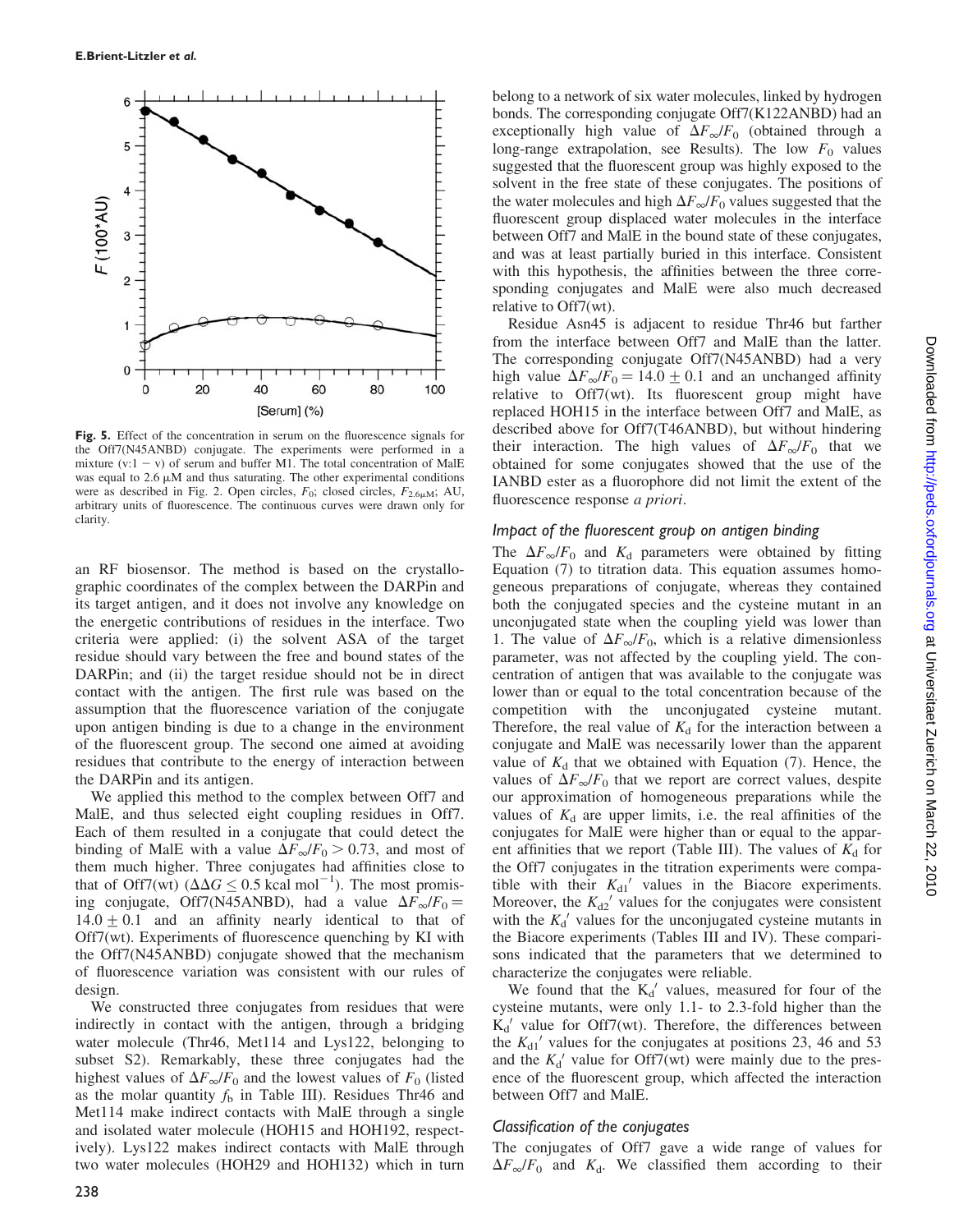

**Fig. 6.** Relative sensitivities  $s_r$  of the Off7 conjugates at 25°C in buffer L1 as a function of their concentration. This figure is a plot of Equation (10), using the parameters listed in Table III. The  $s_r$  parameter relates the relative variation of fluorescence intensity  $\Delta F/F_0$  and the relative concentration of antigen  $[A]_0/[B]_0$  for the low values of  $[A]_0$ , where  $[A]_0$  and  $[B]_0$  are the total concentration of antigen and conjugate in the binding reaction, respectively [Equations (9) and (10)]. Closed squares, position Arg23; closed circles, Asn45; open circles, Thr46; closed triangles, Leu53; open squares, Ser111; open triangles, Asp112; closed inverted triangles, Met114; closed diamonds, Lys122.

sensitivity, a parameter which is used to characterize any measuring instrument. This sensitivity can take two forms for an RF biosensor, a relative sensitivity  $s_r$  and an absolute sensitivity s. The relative sensitivity  $s_r$  relates the relative variation  $\Delta F/F_0$  of the fluorescence signal to the relative concentration  $[A]_0/[B]_0$  of antigen for the low values of the latter, where  $[A]_0$  and  $[B]_0$  are the total concentrations of antigen and conjugate, respectively, in the titration reaction [Equation (9) in Materials and methods;  $[A]<sub>0</sub>/[B]<sub>0</sub>$  can be viewed as the concentration of antigen, normalized to the concentration of conjugate].  $s_r$  is an intrinsic dimensionless parameter. Its value does not depend on the spectrofluorometer or its set-up, and should remain constant between experiments, instruments and laboratories. The value of  $s_r$  depends on the values of  $[B]_0$  and  $K_d$  according to a saturation law and its maximal value is equal to  $\Delta F_{\infty}/F_0$  [Equation (10)]. The absolute sensitivity s relates  $\Delta F$  and  $[A]_0$  for the low values and is equal to  $f_b s_r$ , where  $f_b$  is the molar fluorescence of the free conjugate [Equations  $(8)$  and  $(11)$ ]. The  $s^{-1}$  parameter relates the lower limit of detection  $\delta[A]_0$  for the conjugate to the lower limit of measurement  $\delta F$  for the spectrofluorometer.

We calculated the variations of  $s_r$  and  $s^{-1}$  for each conjugate as functions of  $[B]_0$  in the low salt buffer L1 from Equations (10) and (11) (Figs 6 and 7). These variations showed that the classification of the conjugates according to their values of  $s_r$ and  $s^{-1}$  varied as a function of [B]<sub>0</sub>. For  $s_r$  and with [B]<sub>0</sub> =  $0.3 \mu M$ , i.e. the concentration at which we performed our experiments, the coupling positions ranked in the following decreasing order, i.e. starting with the highest relative sensitivity: Asn $45 >$ Thr $46 >$ Met $114 >$ Leu $53 \approx$ Asp $112 >$ 



Fig. 7. Comparison of the lower limits of detection for the Off7 conjugates at  $25^{\circ}$ C in buffer L1 as a function of their concentration. This figure is a plot of Equation (11), using the parameters listed in Table III. The  $s^$ parameter gives the lowest concentration of antigen [A]0 that can be detected by a conjugate when the lowest variation of fluorescence intensity that can be detected by the spectrofluorometer is equal to 1 FU [Equations (11) and (12)]. Closed squares, position Arg23; closed circles, Asn45; open circles, Thr46; closed triangles, Leu53; open squares, Ser111; open triangles, Asp112; closed inverted triangles, Met114.

Arg23 > Ser111. For  $s^{-1}$  and  $[B]_0 = 0.3 \mu M$ , the coupling positions ranked in the following increasing order, starting with the lowest limit of detection:  $\text{Asn45} < \text{Thr46} < \text{Leu53} <$  $Arg23 \approx Asp112 \approx Met114 \leq Ser111$ . The Off7(N45ANBD) conjugate at 0.3  $\mu$ M had a value  $s_r = 13.4$  and therefore a lower limit of detection  $\delta[A]_0 = 0.34$  nM since our Perkin-Elmer SF5B spectrofluorometer could detect a relative variation of fluorescence  $\delta F/F_0 = 1.5\%$  in our experimental conditions [Equation (12)]. The ranking of the conjugates according to  $s^{-1}$  was valid because all our measurements were done with the same spectrofluorometer, set-up of the instrument and rhodamine 101 as an internal standard.

### Coupling sites in the absence of structural data

To be useful, the approach that we developed and validated with Off7 should be generalizable to DARPins for which the structure of the complex with the antigen is unknown, because such structural data are not always available. Each ankyrin repeat module, except the N-cap and C-cap modules, comprises 33 residues. The positions that are randomized to construct combinatorial libraries of DARPins correspond to potential residues of interaction with the antigen and they occupy positions 2, 3, 5, 13, 14, 26 and 33 of each module (Binz *et al.*, 2004). Let us consider the set R of these randomized positions. Several residues of Off7 that occupy R positions are in contact with MalE either directly (subset  $R\cap SI$ ) or through a water molecule (subset  $R\cap SI$ ) in the structure of their complex, as expected. Three residues that occupy R positions, Asn45, Ser111 and Asp112, show a variation of their solvent ASA upon binding of the antigen MalE without being in contact with it (subset  $R \cap S3$ ; Table I and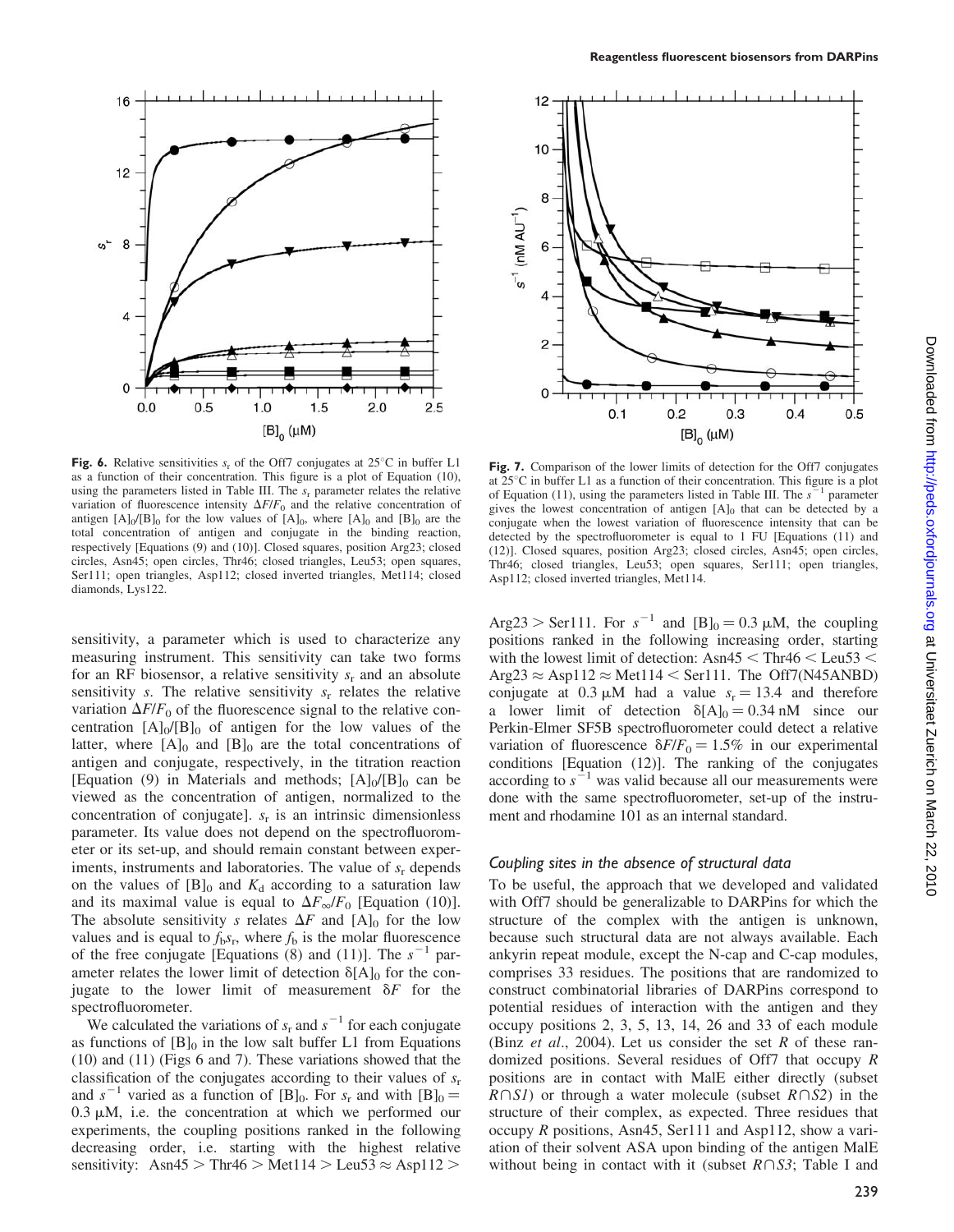| No:                             | 2,             |                |                |                | 3, 5, 13, 14, 26, 33                                 |     |
|---------------------------------|----------------|----------------|----------------|----------------|------------------------------------------------------|-----|
| $N$ -Cap:                       |                |                |                | S <sub>3</sub> | R23 A24 N36 A43                                      |     |
| AR1:                            | S <sub>3</sub> | S <sub>2</sub> | S <sub>1</sub> | S1             | N45 T46 T48 Y56 S57 H69                              | S76 |
| AR2:                            | V78<br>S1      | S1             | S1             | S1             | F79 Y81 Y89 W90 N102 M109<br>S <sub>1</sub>          |     |
| AR3:                            | S <sub>3</sub> | S <sub>3</sub> | S <sub>2</sub> | S2             | S111 D112 M114 K122 W123 H135 0142<br>S <sub>1</sub> |     |
| C-Cap: K144 F145 K147 D155 N156 |                |                |                |                |                                                      |     |

Fig. 8. Comparison between the randomized positions in DARPins and coupling sites in Off7. AR1, AR2 and AR3, ankyrin repeats 1, 2 and 3. Positions 2, 3, 5, 13, 14 and 33 in each ankyrin repeat are fully randomized and represented in roman type. Position 26 is partially randomized and in underlined type. The positions in the N-cap and C-cap that are structurally equivalent to the above positions but not randomized are in italic type. Position 43 in the N-cap module is fully randomized and position 142 in AR3 is not randomized (Binz et al., 2004). The figure gives the subset, S1, S2 or S3, to which the corresponding residues of Off7 belonged (see Results and Table I). Residues Asn45, Ser111 and Asp112 are not in contact with MalE (subset S3) and gave acceptable conjugates (see Table III, Figs 6 and 7).

Fig. 8). The conjugates at these three positions had  $s_r$  values that were acceptable for biosensors (Table III, Fig. 6). Therefore, our results suggested that it would be possible to obtain RF biosensors from DARPins whose threedimensional structure is unknown, by targeting in priority the randomized residues that are not important for the interaction with the corresponding antigen, as determined by site-directed mutagenesis.

#### **Conclusions**

We have developed a method to construct RF biosensors from DARPins when the crystal structure of the complex with the target antigen is available. This method could be applied to other antigen binding proteins under the same conditions. It could also be extended to DARPins without a known structure of the complex, because of the highly conserved geometry of the binding site. We validated the method by constructing eight conjugates between the IANBD fluorophore and Off7, a DARPin that is directed against the MalE protein from E.coli. One of the conjugates showed a relative sensitivity  $s_r \geq 6$  when its concentration was  $> 10$  nM, and  $s_r > 12$  for a concentration  $> 100$  nM. These values of  $s_r$  corresponded to lower limits of detection below 0.34 nM in our experimental conditions. The conjugate could function in a complex mixture like serum, albeit at lower relative sensitivity presumably because of an internal absorption of light. The yields of production of Off7 and its cysteine mutants (30–100 mg/L of culture, see Results) and the yields of synthesis of the conjugates with the IANBD fluorophore (64  $\pm$  2%, mean  $\pm$  SE; Table II) were much higher than those for scFv fragments of antibodies  $(<1.0 \text{ mg/l}$  and  $24 \pm 2\%$ , respectively) (Renard et al., 2003, 2002). Therefore, the DARPins, which are very stable proteins, constitute a promising alternative to antibody fragments for the construction of RF biosensors, directed against any protein antigen. These RF biosensors can be used for the quantification of target molecules in complex

mixtures and in real time. They could be used in different formats—in solution, in the form of protein chips or at the tip of optical fibers (Renard et al., 2002; Zhu and Snyder, 2003; Vo-Dinh and Kasili, 2005; de Lorimier et al., 2006) with numerous applications in health, environment, industry, defense and fundamental research (Griffiths and Hall, 1993; Morgan et al., 1996; Renard et al., 2003).

### Acknowledgements

We thank Patrick England and Sylviane Hoos for their help with the Biacore instrument; Elodie Monsellier for advice and Nicole Guiso for her constant interest.

### Funding

This work was funded by grants from the Délégation Générale à l'Armement, French Ministry of Defense (research contract number DGA-REI 2008.34.0010 to H.B., DGA doctoral fellowship to E.B.-L.), and from Institut Pasteur (DARRI-2007 to H.B.).

### **References**

- Altschuh, D., Oncul, S. and Demchenko, A.P. (2006) J. Mol. Recognit., 19, 459–477.
- Binz, H.K., Stumpp, M.T., Forrer, P., Amstutz, P. and Plückthun, A. (2003) J. Mol. Biol., 332, 489–503.
- Binz,H.K., Amstutz,P., Kohl,A., Stumpp,M.T., Briand,C., Forrer,P., Grütter, M.G. and Plückthun, A. (2004) Nat. Biotechnol., 22, 575–582.
- Binz, H.K., Amstutz, P. and Plückthun, A. (2005) Nat. Biotechnol., 23, 1257–1268.
- Bullock,W.O., Fernandez,J.M. and Short,J.M. (1987) Biotechniques, 5, 376–379.
- de Lorimier,R.M., et al. (2002) Protein Sci., 11, 2655–2675.
- de Lorimier,R.M., Tian,Y. and Hellinga,H.W. (2006) Protein Sci., 15, 1936–1944.
- England,P., Brégégère,F. and Bedouelle,H. (1997) Biochemistry, 36, 164–172.
- Foote,J. and Winter,G. (1992) J. Mol. Biol., 224, 487–499.
- Griffiths,D. and Hall,G. (1993) Trends Biotechnol., 11, 122–130. Harlow,E. and Lane,D. (1988) Antibodies: A Laboratory Manual. Cold
- Spring Harbor Laboratory, Cold Spring Harbor, NY. Jespers,L., Bonnert,T.P. and Winter,G. (2004) Protein Eng. Des. Sel., 17,
- 709–713. Kohl,A., Binz,H.K., Forrer,P., Stumpp,M.T., Plückthun,A. and Grütter,M.G.
- (2003) Proc. Natl Acad. Sci. USA, 100, 1700–1705.
- Lakowicz,J.R. (1999) Principles of Fluorescence Spectroscopy, 2nd edn. Kluwer Academic/Plenum, New York.
- Li,J., Mahajan,A. and Tsai,M.D. (2006) Biochemistry, 45, 15168–15178.
- Lisova,O., Hardy,F., Petit,V. and Bedouelle,H. (2007) J. Gen. Virol., 88, 2387–2397.
- Lowe,C.R. (1984) Trends Biotechnol., 2, 59–65.
- Mathonet, P. and Fastrez, J. (2004) Curr. Opin. Struct. Biol., 14, 505-511. Morgan, C.L., Newman, D.J. and Price, C.P. (1996) Clin. Chem., 42, 193–209.
- Mosavi,L.K., Minor,D.L. Jr and Peng,Z.Y. (2002) Proc. Natl Acad. Sci. USA, 99, 16029–16034.
- Mosavi,L.K., Cammett,T.J., Desrosiers,D.C. and Peng,Z.Y. (2004) Protein Sci., 13, 1435–1448.
- Nieba, L., Krebber, A. and Plückthun, A. (1996) Anal. Biochem., 234, 155–165.
- Pace, C.N., Vajdos, F., Fee, L., Grimsley, G. and Gray, T. (1995) Protein Sci., 4, 2411–2423.
- Renard,M. and Bedouelle,H. (2004) Biochemistry, 43, 15453–15462.
- Renard,M., Belkadi,L., Hugo,N., England,P., Altschuh,D. and Bedouelle,H. (2002) J. Mol. Biol., 318, 429–442.

Renard,M., Belkadi,L. and Bedouelle,H. (2003) J. Mol. Biol., 326, 167–175.

- Rich,R.L. and Myszka,D.G. (2005) J. Mol. Recognit., 18, 431–478.
- Rondard,P. and Bedouelle,H. (1998) J. Biol. Chem., 273, 34753–34759.
- Smith,P.A., Tripp,B.C., DiBlasio-Smith,E.A., Lu,Z., LaVallie,E.R. and McCoy,J.M. (1998) Nucleic Acids Res., 26, 1414–1420.